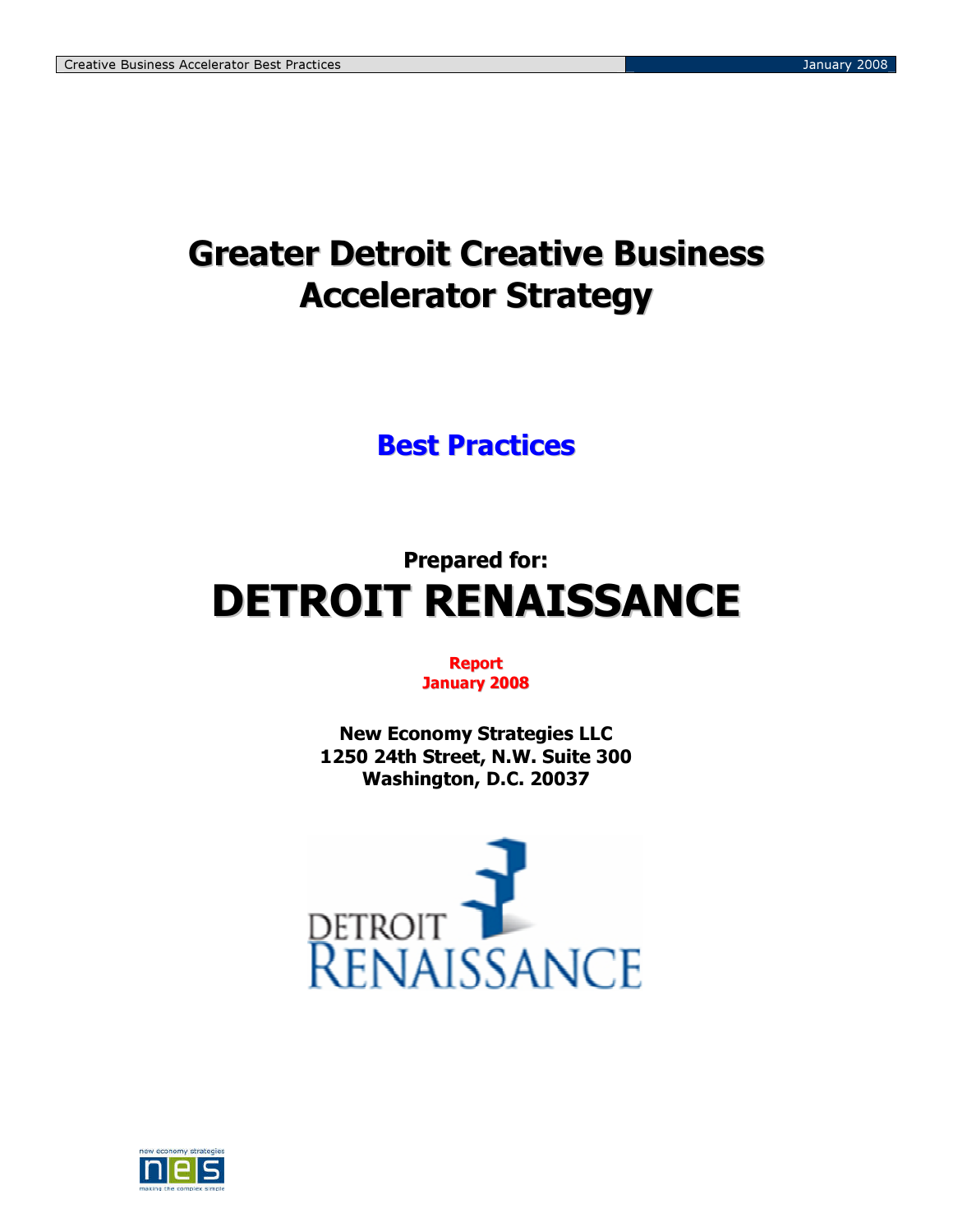# Table of Contents

| <b>Overview</b>                            | 1  |
|--------------------------------------------|----|
| The New Role of Business Accelerators      | 4  |
| <b>Summary Table of Case Studies</b>       | 5  |
| Case Study #1: New Zealand                 | 7  |
| Case Study #2: Winston-Salem               | 10 |
| <b>Case Study #3: Providence</b>           | 13 |
| Case Study #4: Orlando                     | 16 |
| Case Study #5: London                      | 20 |
| Case Study #6: Charleston                  | 22 |
| Case Study #7: Australia                   | 25 |
| <b>Key Differentiators of Case Studies</b> | 27 |

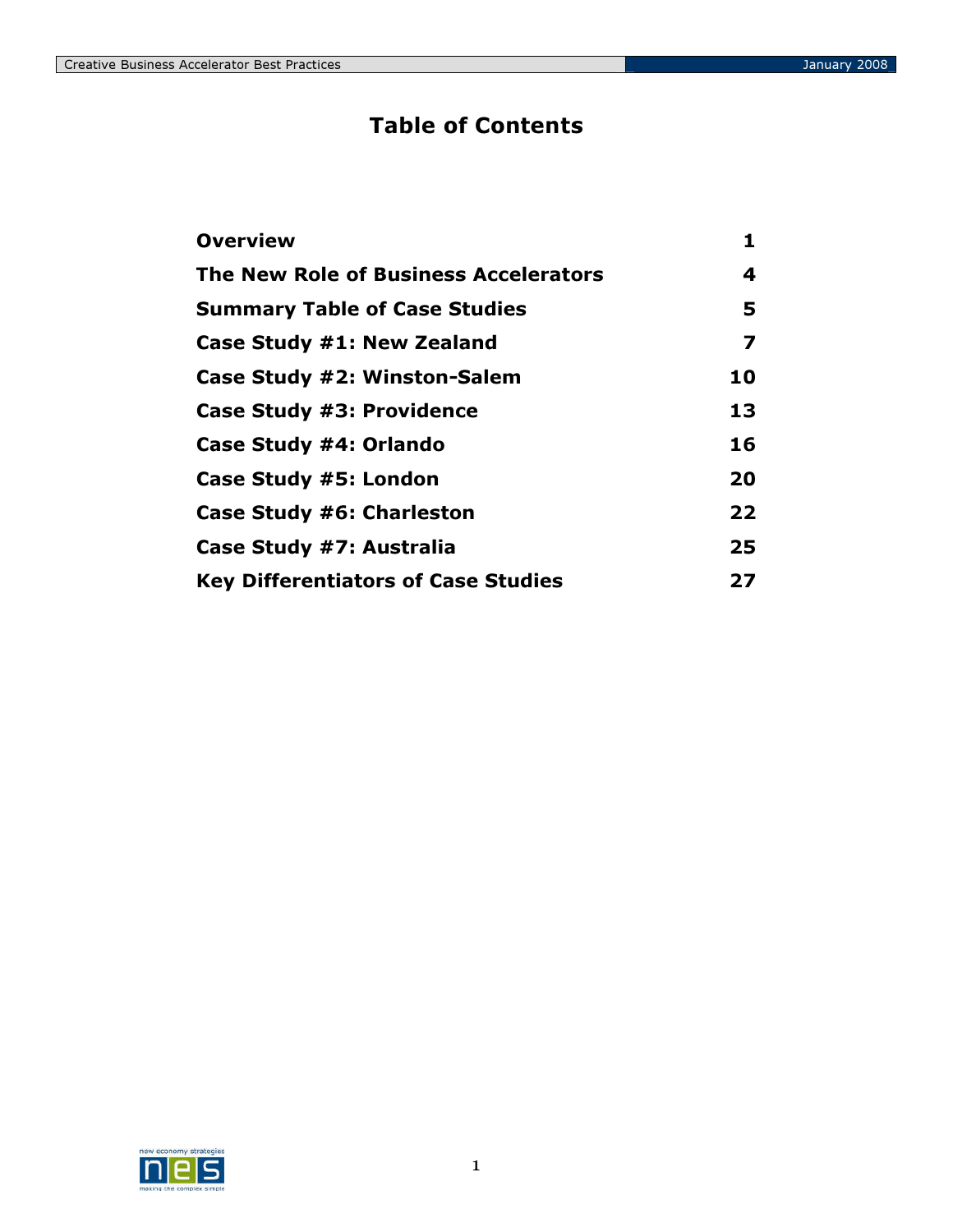# Introduction

### Context for the Creative Business Acceleration Strategy

Over the past several years Detroit Renaissance has led a regional initiative focused on the transformation of the Southeast Michigan economy, called the Road to Renaissance. New Economy Strategies is proud to have been a partner throughout the process.

As part of the Road to Renaissance strategy, "Growing Greater Detroit's Creative Economy" was identified as one of the six central focus areas. The Greater Detroit region boasts a significant number of assets relevant to the creative economy that range across multiple industries, including but not limited to: music, music production, film, arts, design, fashion, architecture, entertainment, marketing, advertising and media. The creative economy and its related talent pool that comprise this sector are a robust engine for both organic business growth and the attraction of new businesses to the region.

The development of Detroit's creative economy can also serve as part of a newly empowered and unified brand for the Greater Detroit region and its embedded strength in areas such as engineering, design and music. Additionally, the further development of the Detroit Creative Economy brand is an important driver of other project goals such as talent retention and attraction and developing creative density in Downtown Detroit.

Detroit Renaissance has selected five goals for immediate implementation, and assigned the following vendors for overseeing their completion:

- 1. Creative Business Accelerator Strategy New Economy Strategies
- 2. Asset Inventory, Map and Web Portal Development Crain's Detroit
- 3. Business Attraction Strategy AngelouEconomics
- 4. Creative Corridor Development Master Plan Gensler
- 5. Creative Corridor Branding Campaign Clear!Blue

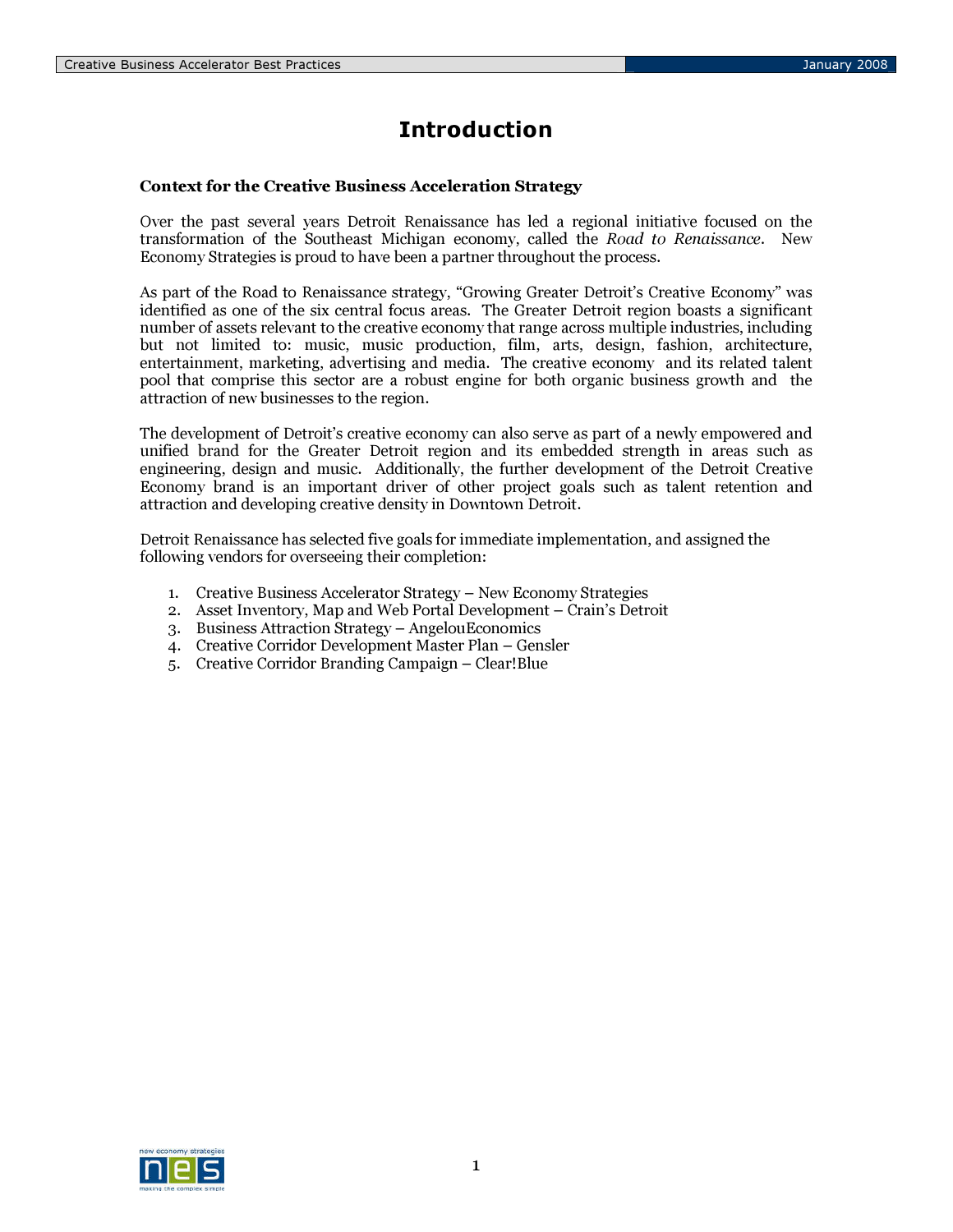# The New Role of Business Accelerators

The role of incubators has changed dramatically in recent years. The traditional incubators (mostly technology-related) that began in the 1980s gave way to new entrepreneur centers that emphasized more diversified services for a variety of industries and companies. Large demand for services and growing public support for entrepreneurial development led to the creation of new "virtual incubators" that often combined a real estate "play" with the networking of expertise and knowledge from partner firms or agencies. Funding concerns have driven some of this trend,

as the largely university- or governmentsponsored incubators formed in the 1980s (which were heavily subsidized) gave way to more streamlined, low-overhead business centers that emphasized knowledge sharing over the critical mass.

As the technology industry grew ever more specialized in the kinds of equipment and skills start-ups require, some incubators began to specialize in specific types of companies, often using equipment that was donated by corporations or purchased by the sponsoring agency. The shrinking willingness of governments to subsidize incubators (including universities, state government, and federal agencies such as the Economic Development Administration) necessitated a more cost-effective organizational model. As a result, "business accelerators" or "virtual incubators" have emphasized social networking, technical consulting, and partner reliance over attempting to replicate all possible required services on-site in a single office.

### The Evolution of Incubators and Accelerators in the U.S.



Source: New Economy Strategies LLC

The Detroit Renaissance Foundation will be faced with the same questions that every incubator or accelerator has had to answer over their history:

- o Do we want to emphasize on-site services or be a broker of knowledge and partners?
- o How do we want to limit the number and kinds of companies that we help?
- o Do we want to charge for services or earn revenue from lease payments?
- o What sustainable funding will be available to support our business accelerator?
- o What partners are critical to our success?
- o How do we plan to grow our service level?

Many other questions remain, but core questions of size, services, and partners will drive the success or failure of any proposed accelerator.

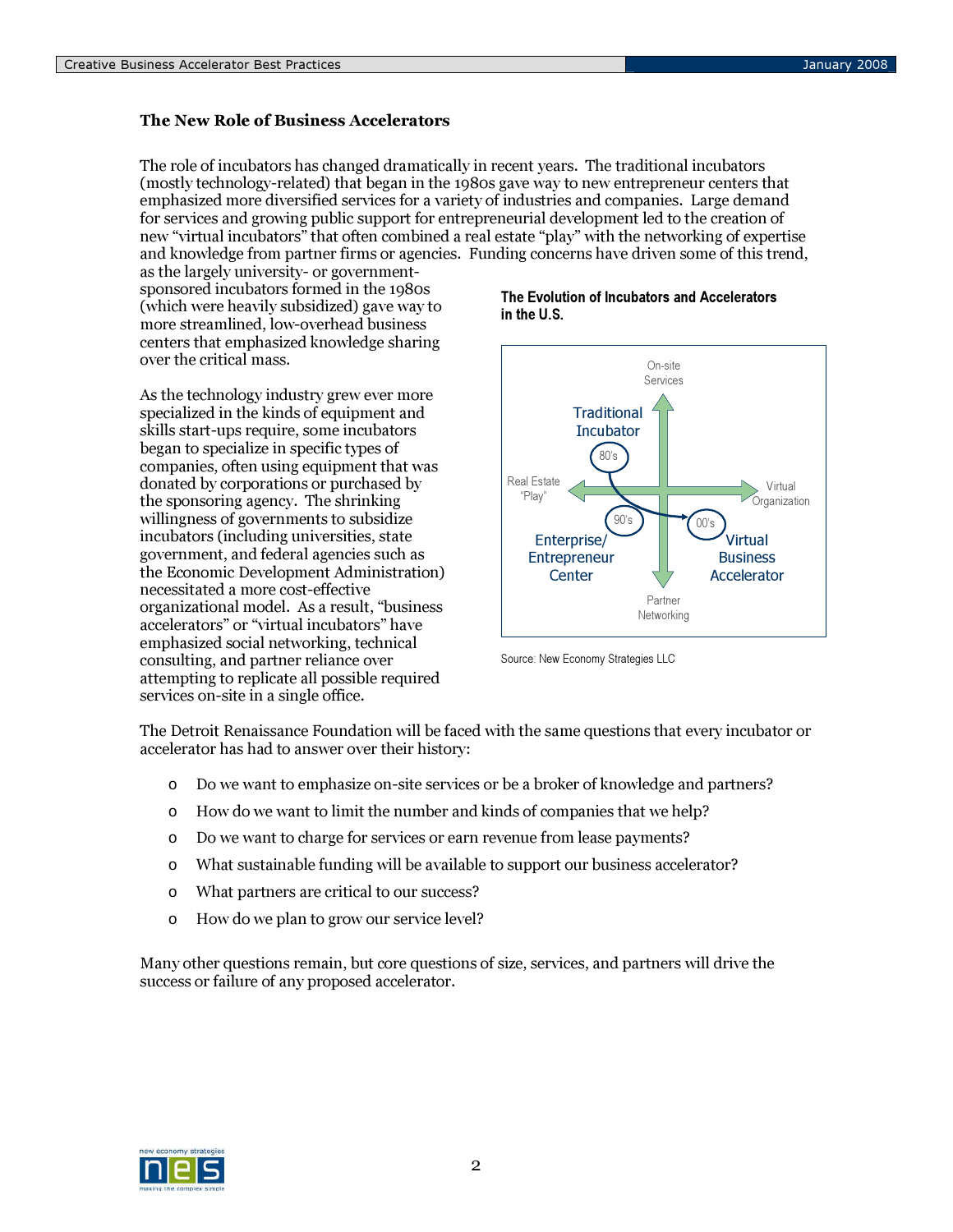# Introduction to Report 1: Creative Business Accelerator Best Practices

New Economy Strategies was tasked with developing the "Creative Business Accelerator Strategy and Design" component of the overall plan. This involves examining the unique demand requirements of Detroit's creative industries and evaluating global case studies in accelerator/ incubator management to determine which best practices could be applied to Detroit.

This first report, "Creative Business Accelerator Best Practices" provides an in-depth look at the creative accelerators and incubators. Case studies were selected based on their success in implementing and funding a start-up assistance program. While our focus has been on identifying design-oriented or "creative" incubators, there are relatively few in operation in the world. Several arts incubators were identified but removed from consideration due to their focus on supporting small individual artists and not high-growth startup businesses. We have selected several technology incubators/accelerators as case studies due to their long-standing experience (20+ years) helping startups in some creative industries such as software, graphics, gaming, and design. Our intent has been to identify best practices from similar accelerator models that could be handpicked and adapted to a new model for Detroit.

In this report, we review accelerator case studies from the following communities:

- London, United Kingdom
- Orlando, Florida
- Providence, Rhode Island
- Winston-Salem, North Carolina
- Charleston, South Carolina
- Wellington, New Zealand
- Sydney, Australia

Incubators and accelerators in each of these locations represent many different approaches in terms of business models and governance structures. While none of these should be replicated wholesale in Detroit, there is much to be learned from each model. Areas of focus include startup conditions, operations, governance and sustainability. Our research involved both primary and secondary analysis, including interviews with a number of managers at each of the facilities and programs in each community. Where applicable and time-permitting, we asked the following interview questions:

Creative Business Accelerator Interview Questions

### Governance

- What is the governance structure?
- Does the organization have a Board of Directors?
- How many meeting per year does the board hold? Does it also play an operational role?
- What is the composition of board? (How many representatives from industry, government, academia?)
- Does the organization have a Board of Advisors? What is its role?
- Is there a specific relationship with a university?

Operation/Management of Accelerator

- What is the organizational structure of the accelerator?
- Number of full-time staff?
- What are the focus areas of the staff?

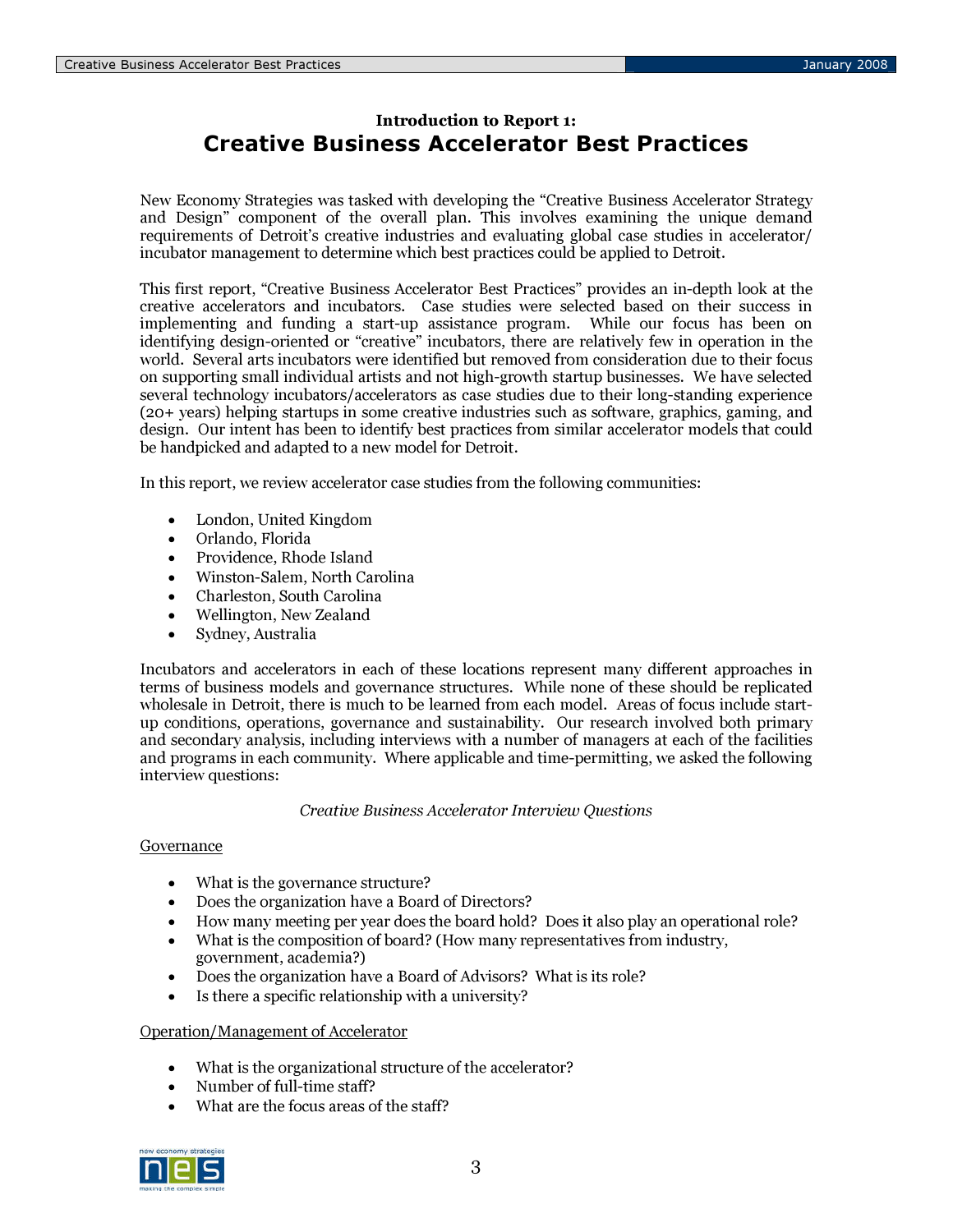- Are there any community outreach efforts? -Links with HS -Charter schools
	- -After school programs
	- -Mentoring
- Are there any operational roles played by funding organizations or partnership organizations?
- Is there a membership structure for individuals, organizations or companies to be involved?
- What services are most valuable (according to clients)?
- What role does the accelerator play in helping companies find financing?
- How does the accelerator market its services both to the local community and to the larger area? What communications activities are done?
- Is this accelerator part of a larger creative corridor initiative? Is there any operational relationship?
- What services does the accelerator provide from the following:
	- Use of on-site equipment (if so, what kind?)
	- On-site services or counseling
	- Discounted services by vendor partners (lawyers, accountants, etc)
	- Educational institution participation
	- Tenant space (at below-market rent)
	- Training classes (marketing, accounting, legal)
	- Networking events
	- Mentorship programs
	- Incubator space
	- Offices for entrepreneurs

# **Funding**

- How was the accelerator initially established and funded?
- Who currently provides funding and what portion of total funding?
	- o corporations
	- o universities
	- o foundations
- Any government support?
	- o local
	- o state
	- o federal
- Is operational funding for the accelerator part of a larger regional initiative?
- Do you benefit from any tax incentives? (e.g. innovation zones, opportunity zones)
- Is any funding brought in through memberships?
- What is the total size of your budget (approx.) and into what general areas is it allocated?
- Do you have a related investment fund?
- Do you provide management services or contract research as a source of funding?

At the end of each case study, we summarize our own interpretation of the program's strengths and weaknesses and potential lessons for Detroit's model for a creative business accelerator.

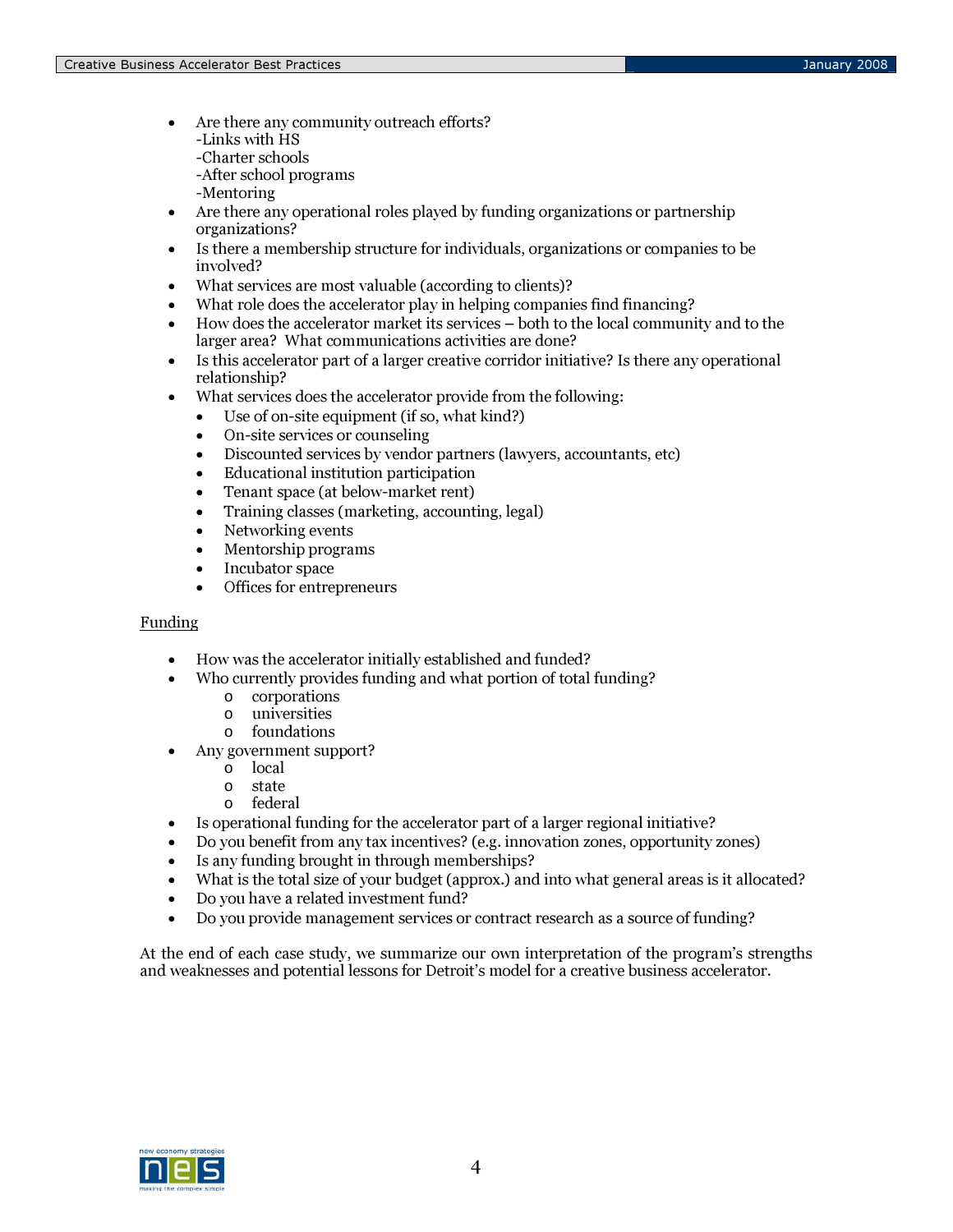| Incubator/<br><b>Accelerator</b><br><b>Name</b><br>(Location)                                               | <b>Target Industries</b>                                                                                                                                                         | <b>Incubator Model</b>                                                                                                                                                                                                                                                                            | <b>Key Initiatives</b>                                                                                                                                                                                                                                                                                                             |
|-------------------------------------------------------------------------------------------------------------|----------------------------------------------------------------------------------------------------------------------------------------------------------------------------------|---------------------------------------------------------------------------------------------------------------------------------------------------------------------------------------------------------------------------------------------------------------------------------------------------|------------------------------------------------------------------------------------------------------------------------------------------------------------------------------------------------------------------------------------------------------------------------------------------------------------------------------------|
| <b>Creative HQ</b><br>(Wellington,<br>New Zealand)                                                          | Advertising,<br>Publishing, TV &<br>Radio, Film & Video,<br>Architecture, Design,<br>Visual Arts,<br>Interactive Software,<br>Computer Services,<br>Music                        | • Traditional incubator<br>with physical space for<br>lease<br>• Established by city<br>economic development<br>agency with some<br>national support                                                                                                                                              | Creative HQ primarily<br>provides office space and<br>shared facilities to its selected<br>tenants along with a formal<br>business mentoring process<br>that aims to graduate<br>companies within 2 years.                                                                                                                         |
| Center for<br>Design<br>Innovation<br>(Piedmont<br>Triad, NC)                                               | Design as an<br>intersection point for<br>a variety of industries<br>including film, media<br>arts, biotech and<br>advanced<br>manufacturing                                     | • Physical incubator,<br>operated by UNC system<br>• Shared lab space among<br>partners - North<br>Carolina School of the<br>Arts and Winston-Salem<br>State University, and<br>Forsyth Technical<br><b>Community College</b><br>• Large startup funding<br>made available by the<br><b>State</b> | The Center is not yet<br>operational, but aims to build<br>a \$10 million facility expected<br>to be 30,000 sq. ft. with<br>recently appropriated state<br>funds.<br>Joint research, projects, and<br>learning spaces will bring<br>together faculty,<br>entrepreneurs, and businesses<br>to create new design-driven<br>products. |
| <b>Center for</b><br>Design and<br><b>Business</b><br>(Providence, RI)                                      | Design-driven<br>markets such as<br>consumer products,<br>interior design,<br>industrial design,<br>and digital media                                                            | • Physical, now includes<br>virtual services<br>• Run by design school<br><b>RISD</b><br>• Focus is linking RISD<br>design projects with<br>local and national<br>companies like Nike,<br>Timberland, and Intel.<br>• Bryant University is its<br>business education<br>partner                   | Focuses its activities on<br>facilitating new partnerships,<br>research projects, and<br>activities across a diverse set of<br>partners, both within<br>Providence and across the U.S.<br>The CDB also houses RISD<br>research projects.                                                                                           |
| <b>University of</b><br><b>Central</b><br><b>Florida</b><br><b>Technology</b><br>Incubator<br>(Orlando, FL) | Primarily high-tech<br>industries including<br>Biomedical, Digital<br>Media, Education/<br>Training Technology,<br>IT Products &<br>Services, Optics, and<br>Simulation/Modeling | • Traditional incubator,<br>run by the University of<br>Central Florida<br>• Gets additional funding<br>from local economic<br>development<br>organizations                                                                                                                                       | This is one of the more<br>successful traditional<br>technology incubator<br>programs in the country and<br>has won several awards and<br>mentions.                                                                                                                                                                                |

# Summary Table of Case Studies

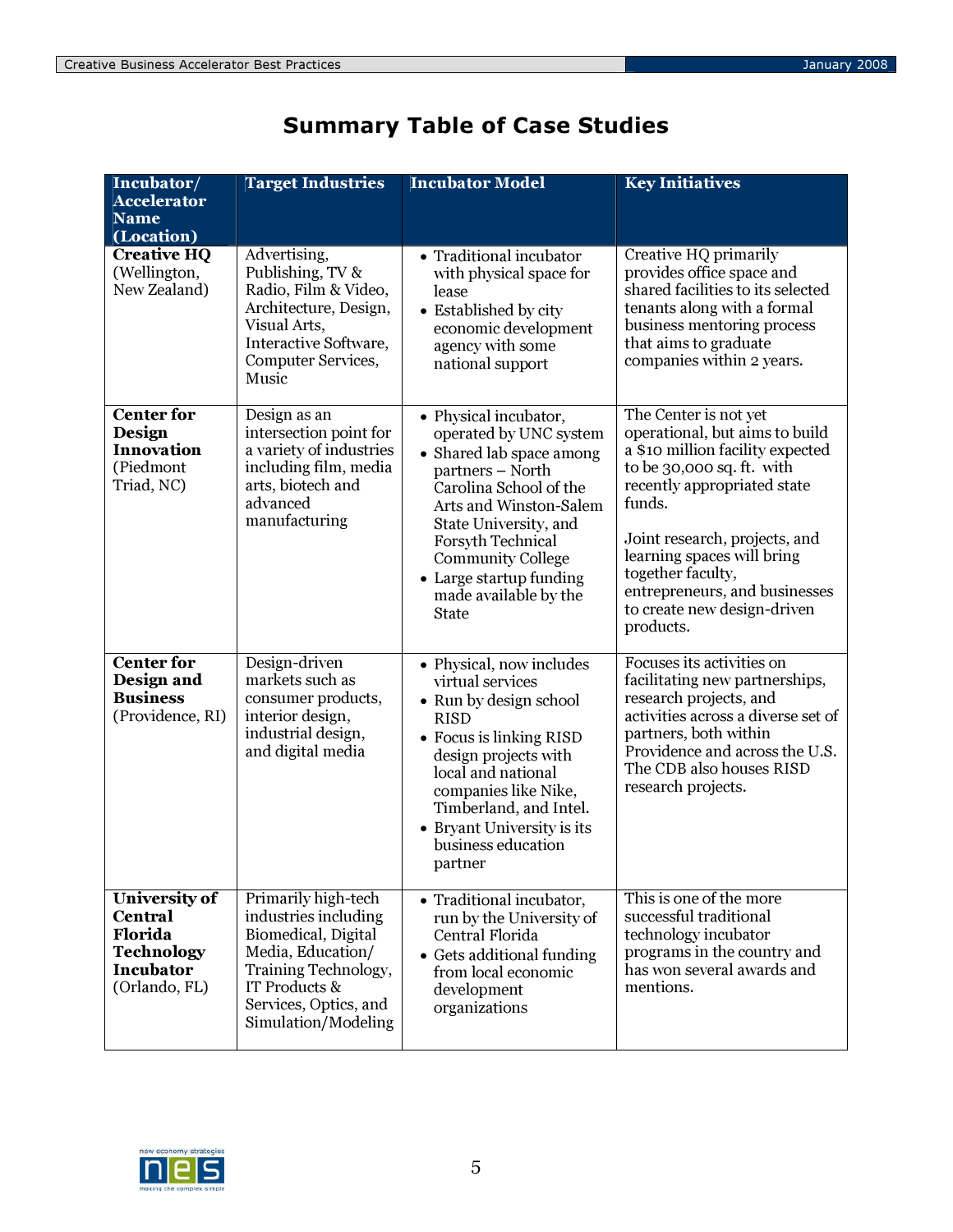| Incubator/<br><b>Accelerator</b><br><b>Name</b><br>(Location)                                               | <b>Target Industries</b>                                                                                                 | <b>Incubator Model</b>                                                                                                                                                                | <b>Key Initiatives</b>                                                                                                                                                                                                                                                                                                                                    |
|-------------------------------------------------------------------------------------------------------------|--------------------------------------------------------------------------------------------------------------------------|---------------------------------------------------------------------------------------------------------------------------------------------------------------------------------------|-----------------------------------------------------------------------------------------------------------------------------------------------------------------------------------------------------------------------------------------------------------------------------------------------------------------------------------------------------------|
| <b>Creative</b><br><b>Business</b><br><b>Accelerator</b><br>(London)                                        | A variety of creative<br>industries from<br>industrial design to<br>fashion                                              | • Virtual incubator<br>• City funded<br>• Run by ED organization<br>(Greater London<br>Enterprise)<br>• Emphasis is on helping<br>very early stage<br>companies to launch and<br>grow | Each year, the Creative<br>Business Accelerator hosts a 1-<br>day workshop for 70 creative<br>economy companies in that are<br>looking to launch. The top 15<br>are selected for intensive<br>business assistance program<br>throughout the year, which<br>provides training and advising<br>services and the opportunity to<br>meet potential investors. |
| <b>Charleston</b><br>Digital<br>Corridor<br>(Charleston, SC)                                                | IT, software/digital<br>media, life sciences,<br>telecommunications,<br>medical device<br>design and<br>engineering      | • Virtual incubator with<br>meeting space available<br>• Membership-driven<br>organization with strong<br>business participation<br>• Costs primarily covered<br>by the City          | Focuses on business<br>counseling, talent matching<br>(Online Talent Portal),<br>networking events, and<br>investor matching.                                                                                                                                                                                                                             |
| <b>Switch</b><br>Multimedia<br>and Digital<br><b>Arts Access</b><br><b>Centre</b><br>(Sydney,<br>Australia) | Innovation and<br>entrepreneurship in<br>the media arts,<br>including sounding<br>and music, video and<br>graphic design | • A virtual incubator<br>• Arts-focused<br>• Led by the local<br>community & arts<br>organization                                                                                     | Switch is more focused on<br>facilitating joint projects and<br>education than mentoring<br>specific companies.<br>Switch also emphasizes<br>programs that reach out to<br>youth and disadvantaged<br>minority groups.                                                                                                                                    |

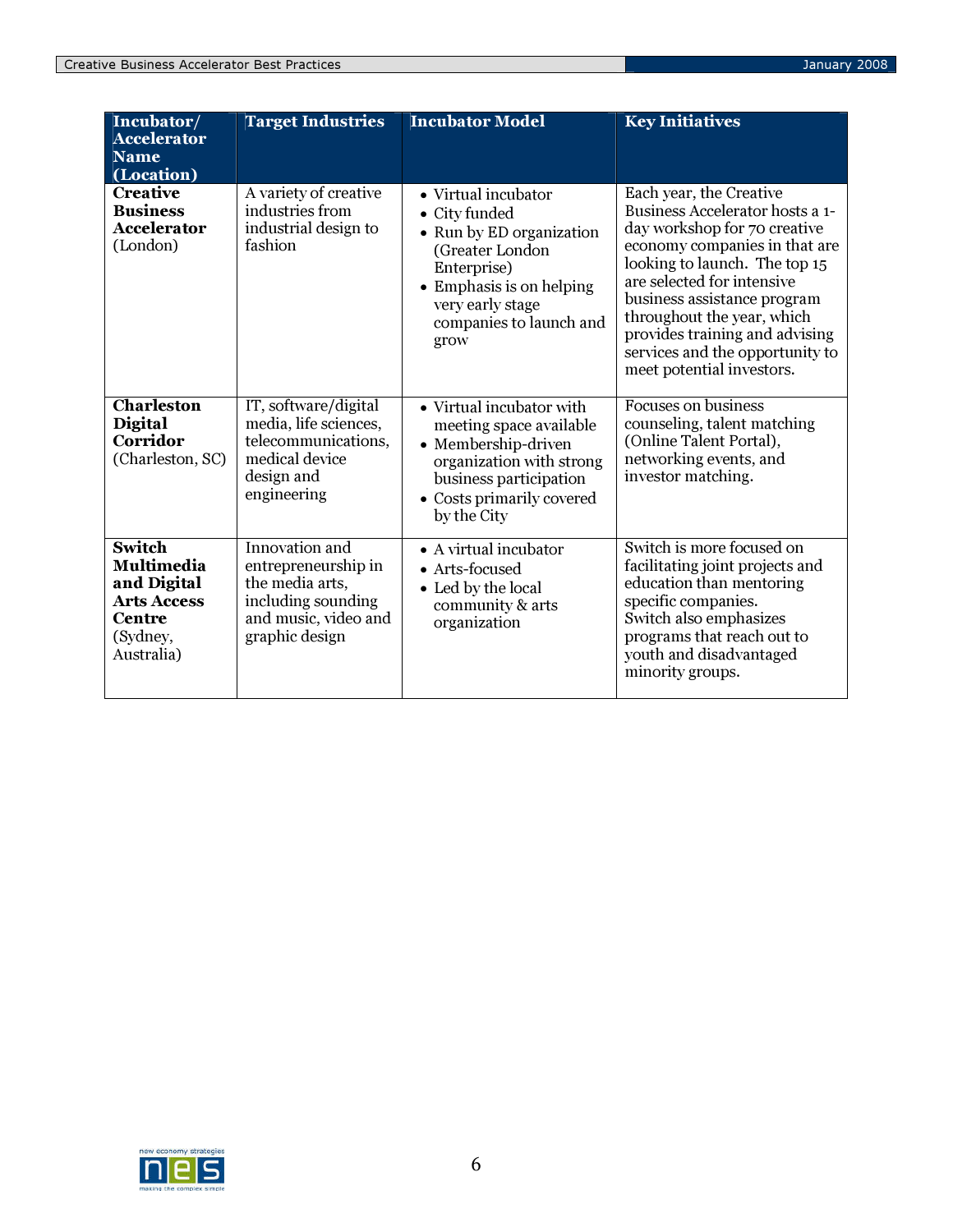# Case Study #1: New Zealand

### Creative HQ Wellington, New Zealand

http://www.creativehq.co.nz/mainsite

# **Overview**

Creative HQ and its satellite incubator, Fashion HQ, helps Wellington's creative start-up ventures succeed in the global economy by providing quality infrastructure and best practice business support. Creative HQ was created by a local economic development agency, Positively Wellington Business, and it is focused on the following industries: Advertising, Publishing, Television & Radio, Film & Video, Architecture, Design, Designer Fashion and apparel (Fashion HQ), Visual Arts, Interactive Software, Computer Services, and Music.

# Foundation of the Accelerator

In 2003 Creative HQ was founded as the central hub for an incubator project, focusing on IT/ICT (While "IT" is the term for "information technology" in the US, "ICT" is the preferred tech term used in Europe, Australia, and India which stands for "Information, Communications, & Technology"). Satellite incubators are planned for later (Fashion HQ is currently the only satellite incubator). It was founded by the regional economic development agency Positively Wellington Business and is part of a non-profit organization and is funded by both national and local government as well as private sector partners.

### Operational Model & Program Description

Creative HQ is based on the traditional incubator model in which companies apply for residency and work with the management team to develop a business plan. Often a third party consultant is brought in to review the business concept. Final entry decisions are based on the recommendations of the incubator manager to a management board. Once accepted, companies enter Creative HQ on a three to sixth month probationary period, during which they have full access to services and support. At the end of the probationary period they must present a business plan to the advisory board that shows how the company will meet the high growth target.

Companies typically remain in the incubator for about two years. In order to graduate, a company must meet the high growth requirements set by New Zealand (measures such as \$500,000 in revenue or a certain number of employees). To date, Creative HQ has helped 11 companies to reach high-growth status (out of 44 total companies).

### Management:

Creative HQ is operated by 6 full-time staff (General Manager, Incubator Manager, 2 Business Advisors, Operations Manager, and Administrative Assistant).

### Funding:

The incubator is funded by central and local government as well as private sector partners. Half of the annual funding comes from New Zealand Trade and Export (NZTE) through its incubation support program (Creative HQ is one of eight incubators supported by NZTE and it must reapply

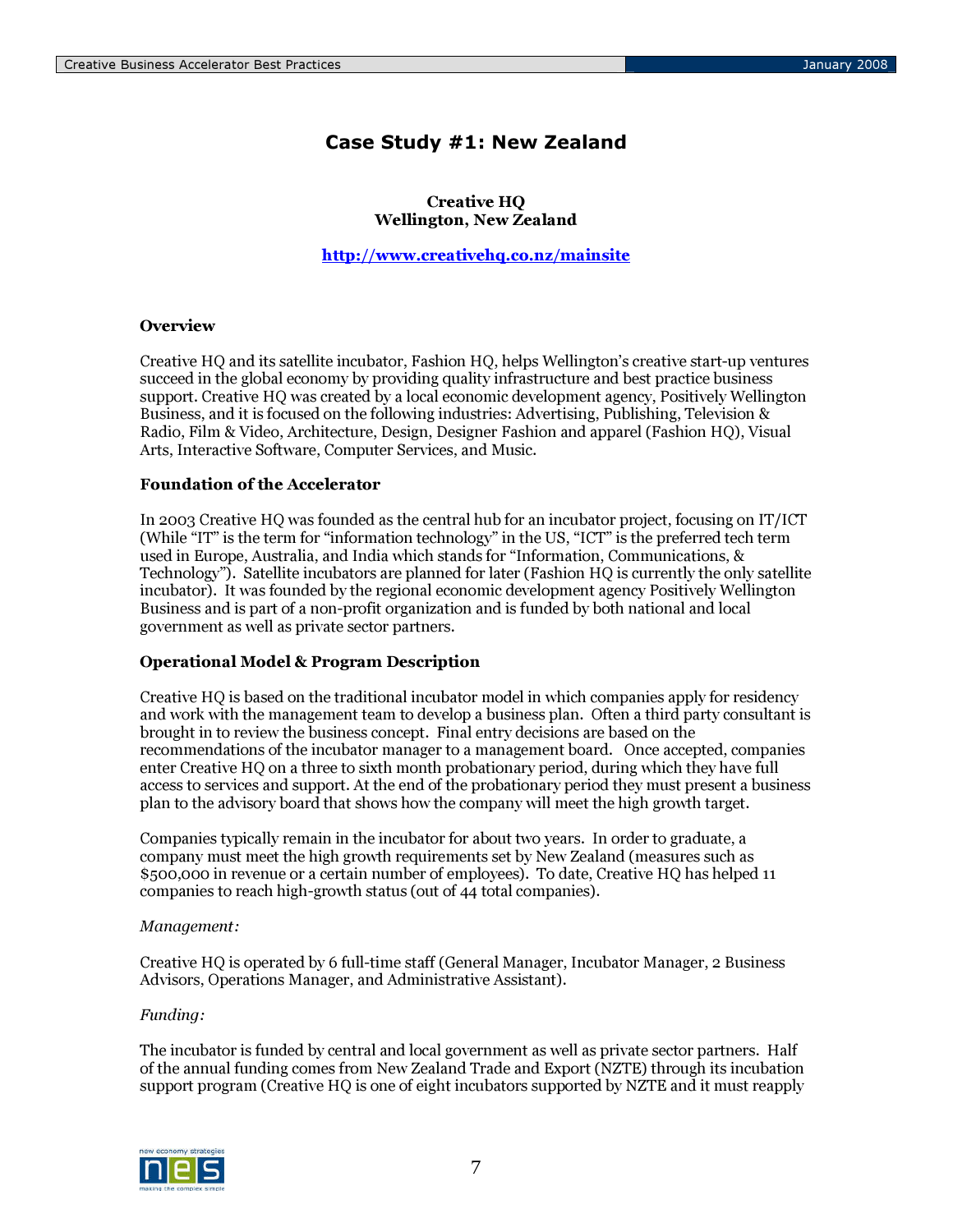for this funding every year). 25% comes from a local economic development agency (Positive Wellington Business), 12.5% is from private sponsors, and 12.5% retail income is from tenants.

NZTE is seeking that all of the incubators it supports be self-sufficient by 2011. To this end, Creative HQ has worked out a sustainability plan based on a deferred debt program in which companies incur debt for every year in program – approx. \$95k– and they must repay that debt upon exit if they reach total revenue of \$2.5 million within five years of leaving. Management has put a lot of thought into various business models to make the incubator self-sustaining (deferred debt, VC, grants with job targets), but admits a subsidy is still required to operate.

### Partners:

The incubator is supported by the local economic development agency (Positively Wellington Business), and the New Zealand Trade & Enterprise. Creative HQ also partners with local industry, many of which provide professional services at discounted rates to resident companies.

### Programs/Services:

- Two hours of mentoring and/or professional advice from Creative HQ Mentors and Professional Service providers per month (plus up to 10 hours at reduced rates)
- Personal office space (desk, phone, filing cabinet, etc) and shared facilities (printer, fax and copier, conferencing faculties, and meeting rooms)
- Access to training courses and seminars for early startups ("Activate HQ")
- Discounted services by vendor partners (lawyers, accountants, etc)
- Networking events

Creative HQ has a strong mentor program with mentors drawn from a wide variety of professions, organizations and backgrounds. Mentors are matched to residents so that their areas of experience complement and advance the development of the new ventures. This also provides an opportunity for residents to establish connections with the larger Wellington community, which becomes pivotal to success of companies after they leave the incubator. Mentors' bios are even posted on the Creative HQ website.

### Marketing:

Creative HQ maintains a website and it also receives recognition through its ties to Positively Wellington Business.

### Governance:

Governance ultimately lies with the governing board of the regional economic development agency (Positively Wellington Business), but there is very little day-to-day interaction. Creative HQ has its own Advisory Board, which plays a purely advisory role. The Board consists of five representatives from local businesses (including senior business leadership) and three regional leaders (Positively Wellington Business; Mayor; Former Creative HQ director)

## Key Take-Aways

Creative HQ appears to be a successful incubator model for creative companies, though it draws heavily on traditional incubator concepts (leasable space, mentors, formal business counseling, and on-call accountants and lawyers). Efforts to make the incubator self sustaining, either through more pay services or debt financing for tenants should be monitored.

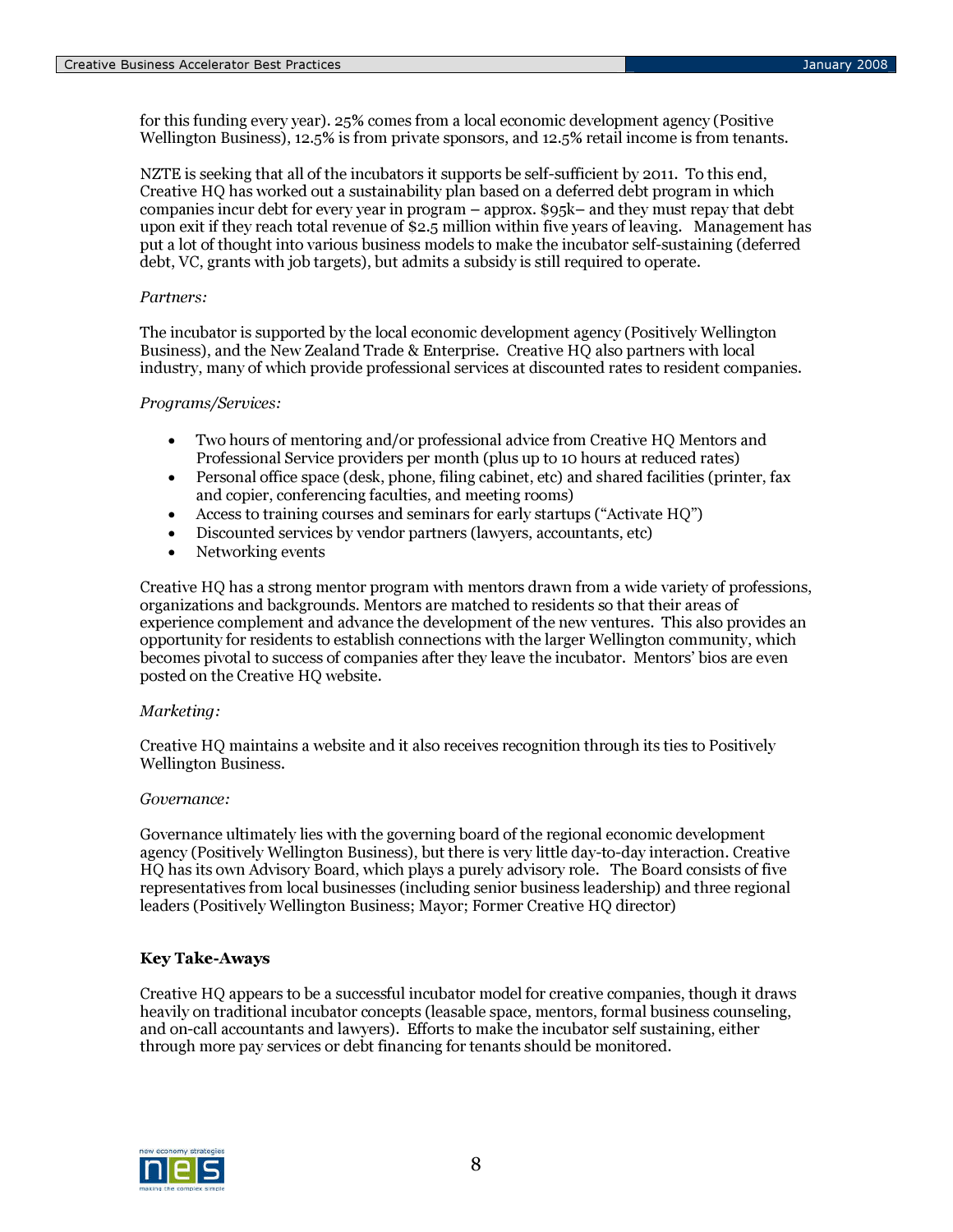### Profiles of Companies Located in Creative HQ

Source: http://www.creativehq.co.nz/mainsite/Residents.html

### Browser CRM

BrowserCRM Ltd was formed in 2003 by Grant Wattie and Matthew Ross to solve the business problem of being unable to access company data from outside the office. The company has a multi-functional team of 4 with extensive experience in business start-up and management, software development, sales and marketing.

#### **Centruflow**

Abstract Engineering the company behind Centruflow was formed in 2004 by Steve Dickinson

### Chaos Dimention

We provide an interactive 3D visualization platform that enables people to see things they can't see and do things they can't do with their data. We translate existing data into meta-visualization information and output rich interactive multi-dimensional content. The content is generated by our platform using a unique technology and provides significant improvements in communication, collaboration and decision making which saves a lot of time and a lot of money.

#### Gecko Press

Gecko Press is a Wellington-based business that translates and publishes edgy yet proven books for the local and global markets.

#### Haley Smith New Zealand

Haley has been designing and making clothes since she was 12 years old. In March 2004 she left corporate banking and put her lifelong plan into action. She joined Fashion HQ and created the first collection under the Haley Smith New Zealand label.

### Hire Things

HireThings is where you hire things. It is a marketplace for goods, places, and services for hire, rent, and loan. Members can list things they have available for hire, so people can find the things they need to use… and can make booking requests and enquiries online. It is free for members to list things, and the business model is based around taking a success fee for any business acquired through the site. Whilst the core of the business is listing goods, places, and services available to the public for hire, the website also supports listing of items to be available only within a member's trusted network. As a community service, the website supports listing of items for lending and borrowing, simply being goods for hire for no charge.

#### Sisu

Sisu Ltd was formed in January 2007 to continue the development of the markets first SAP Integration migration product BC2XI™.

#### Webstruxure

Webstruxure specialises in bringing ease and life to your online publishing - especially when it's seemingly unmanageable content or information.

### Office Layout - Find a Resident

There's a lot of companies in what is a relatively small space up here, and as we are currently operating an 'umanned reception' we thought it may be helpful to post an Office Layout Map on the site to help any visitors find their way around and get to the right destination!

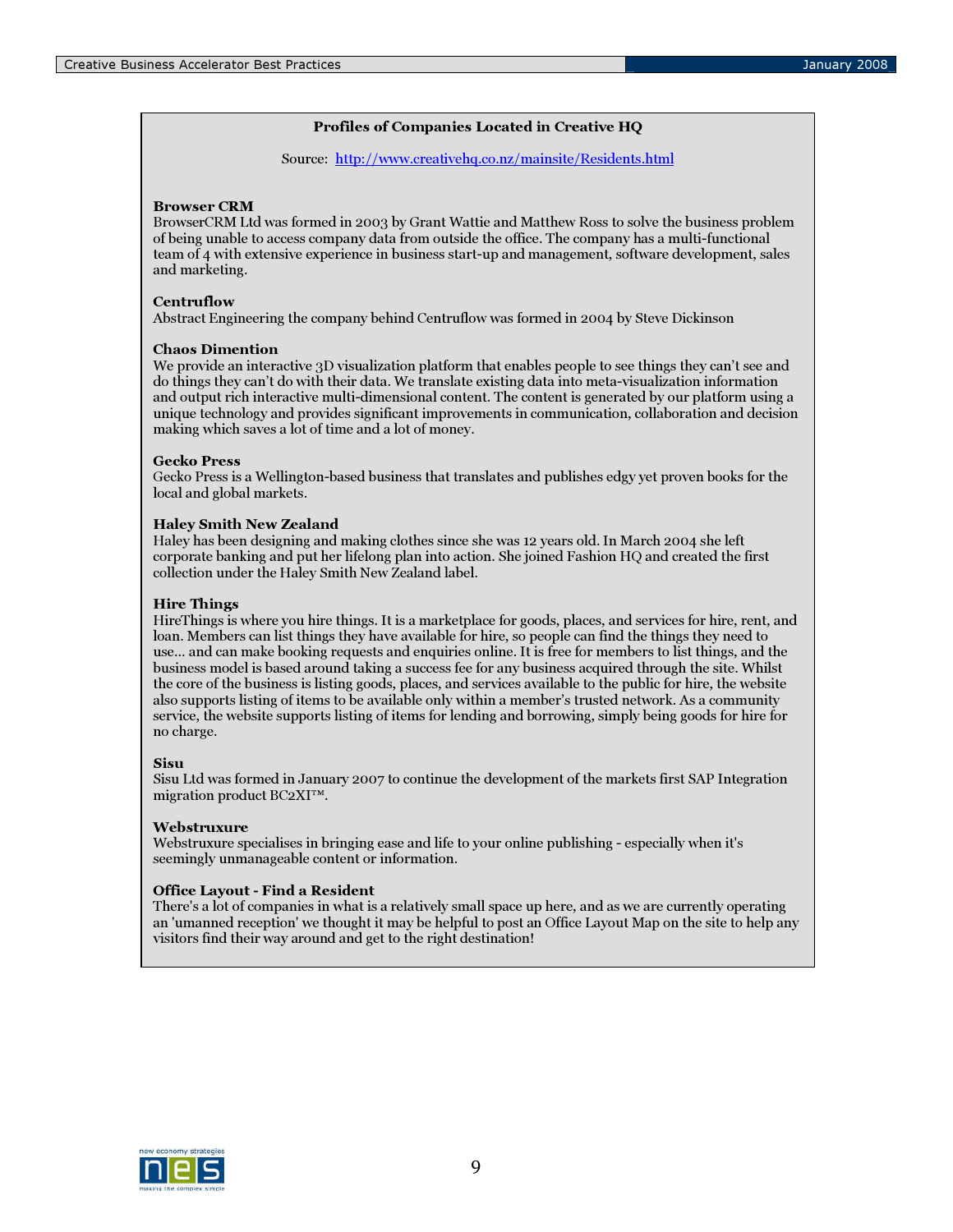# Case Study #2: Winston-Salem

Center for Design Innovation Winston- Salem, NC

http://www.ncarts.edu/cdi/

## **Overview**

The Center for Design Innovation (CDI) focuses on design as an intersection point for a variety of industries including film, media arts, biotechnology, and advanced manufacturing. It was created by the North Carolina State Legislature to support the Piedmont Triad's economic development goal of promoting design as an engine of growth and integrating the North Carolina School of the Arts into the regional economy. According to the CDI website, objects of the Center include:

- To accelerate the growth of the emerging design cluster in the Piedmont Triad.
- To discover, develop and commercialize innovative technologies.
- To create new high-paying "knowledge economy" jobs.
- To provide a skilled workforce to support the growth of the design cluster.
- To make the Piedmont Triad nationally known for its preeminence in design.

### Foundation of the Accelerator

The Center for Design Innovation was established in response to the recommendation in the region's Comprehensive Economic Development Strategy. It is an inter-institutional collaboration between the North Carolina School of the Arts and Winston-Salem State University, partnering with Forsyth Technical Community College. The temporary lease space was provided by a grant from the Golden Leaf Foundation.

### Operational Model & Program Description

### Location:

CDI is temporarily located in leased space in Winston Tower in downtown Winston-Salem. The State has provided funding to the center for a \$10 million facility slated for the Piedmont Triad Research Park in Winston-Salem.

### Management:

The first director was hired in 2006, Dr. Carol Strohecker, who led MIT's Media Lab in Dublin, and there are plans to hire an additional administrative assistant and possibly a facilities manager/IT coordinator. Dr. Strohecker currently reports to the VP of Research at Chapel Hill and works closely with Provosts at the two participating universities.

As one of the 20 inter-institutional entities under the UNC system, CDI is inheriting the organizational structure and operations from these other institutions as well as the UNC system administration (in addition to funding).

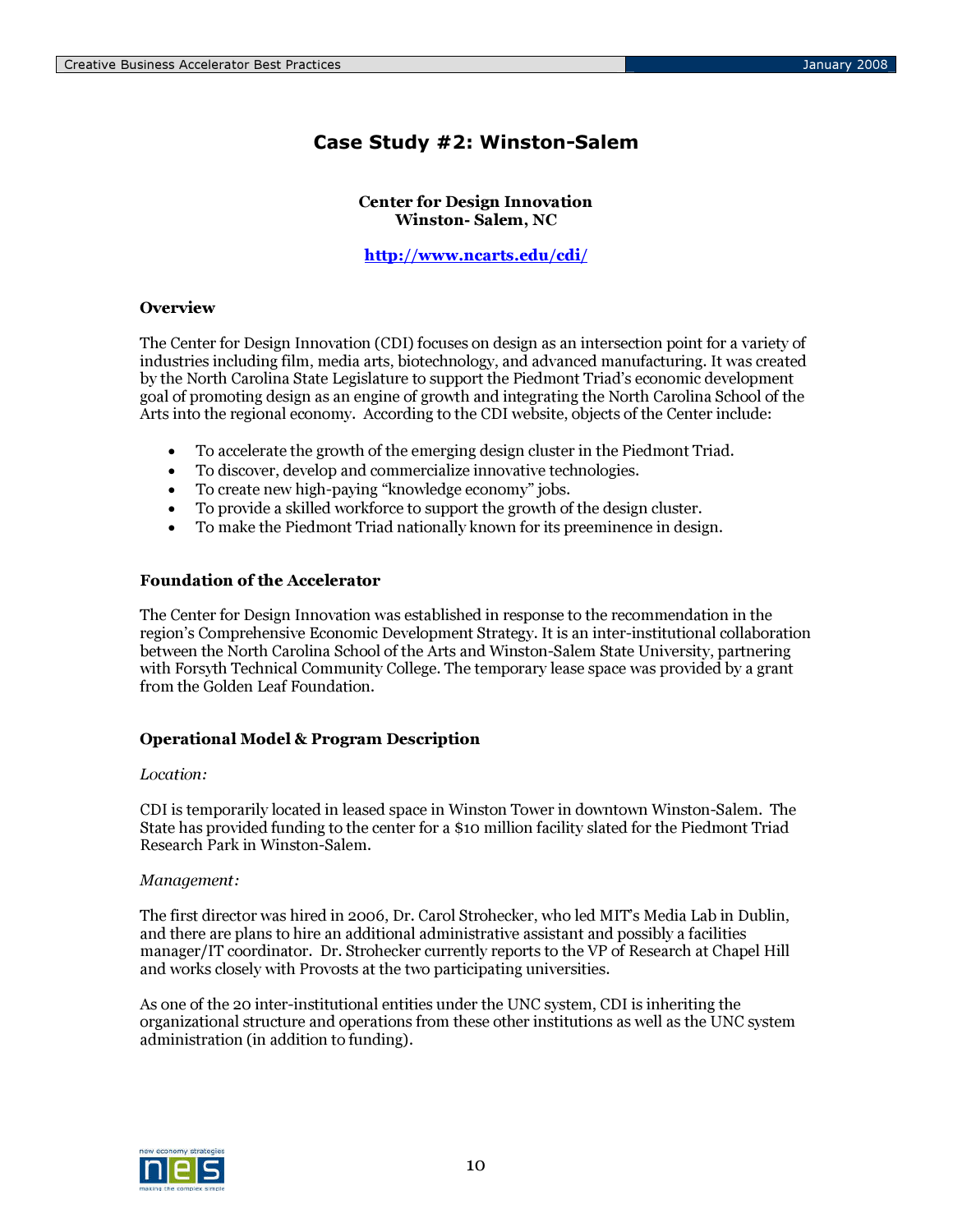# Funding:

Funding has been provided by the Golden Leaf Foundation, the University of North Carolina System and the State of North Carolina, upon approval from the state legislature. Funding will be administered through the UNC System (16 campuses statewide), where CDI will be one of 20 institutions in a sub-system of inter-institutional facilities/centers.

\$10 million in funding has been earmarked for the building of a new institution/center (30,000 sq. ft. – much larger than the interim space 2500 sq. ft). \$500,000 a year in recurring state funds will be used for operational activities (marketing CDI, hiring two additional staff). Additional funding will be sought through new sponsors (foundations, corporations).

### Partners:

CDI is a University of North Carolina inter-institutional collaboration between North Carolina School of the Arts and Winston-Salem State University, in partnership with Forsyth Technical Community College. The region's top university, Wake Forest, has also become a late but key player in the center.

### Programs/Services:

CDI will be modeled after the MIT Media Center (the new Director led MIT's Media Lab in Dublin). It will offer open studio space (based on priorities such as flexibility and openness), mobile technology, wireless technology, one "learning lab" (more of a project work room than a lecture hall). An auditorium will also be in the new facility, as well as a motion capture facility.

In addition, CDI will be offering courses in conjunction with the three partner educational institutions (North Carolina School of the Arts and Winston-Salem State University, partnering with Forsyth Technical Community College). There is also the possibility of the creation of a graduate degree program that provides an inflow of Master's and Doctoral students (model based on MIT program).

The precise layout of the building is still undetermined and the exact space availability for private companies is not known. The center's university-driven focus and shared programming among the partners will likely yield a center that is focused on education, equipment sharing, and joint projects, which will include industry partners. The precise professor presence at CDI is also still to be determined. According to the new director, Dr. Strohecker, there has been a large degree of self-selection for professors involved at CDI (drawn to top-rate equipment and intrigued by idea of CDI).

### Marketing:

Dr. Strohecker is currently trying to keep community involved by building the network of people interested; CDI looking for a broad partnership beyond just the universities.

### Governance:

A 15- member Board of Advisors will be formed in the next year. They are not fiscal managers, (the UNC system is responsible for overseeing matters related to funding), but rather they will serve as advisors on both creative and business endeavors. The advisory board will include representatives from schools, business leaders and creative leaders, and it will also include members from out of state, particularly people with experience with an organization like this.

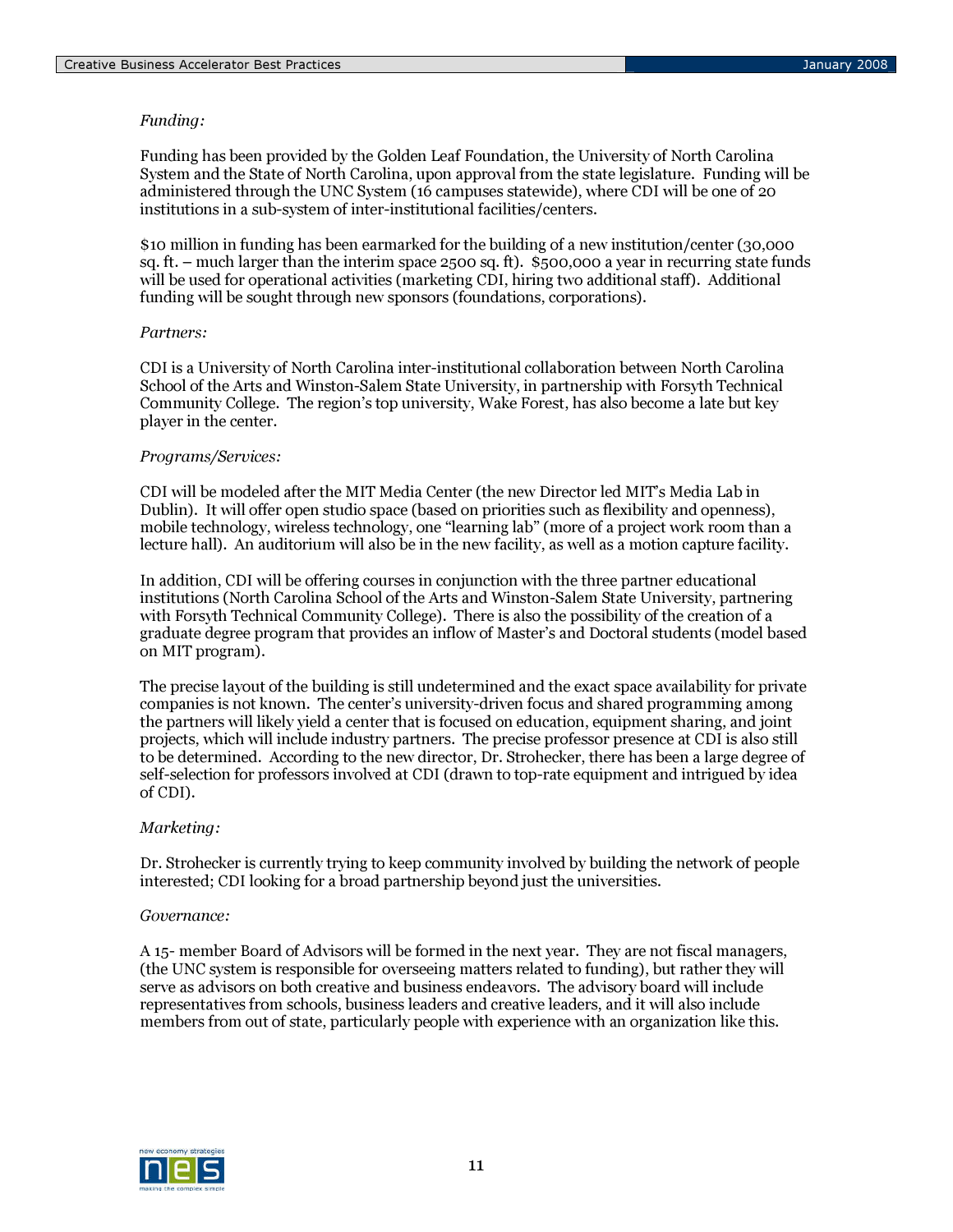# Key Take-Aways

Corporate and community buy-in is very important to the success of accelerators. In the Piedmont region, incubators have only recently been recognized for their value by the local community, and the creative economy is likewise a new "player" in the eyes of elected leadership. The completion of a strategic plan in 2002 was critical in anointing "design" as a core path forward for the region and the School of the Arts as the lead agent. Strong buy-in for a new type of incubator will assist any new creative initiative, but experience in Winston-Salem shows that funding, particularly government funding, may be slow to follow.

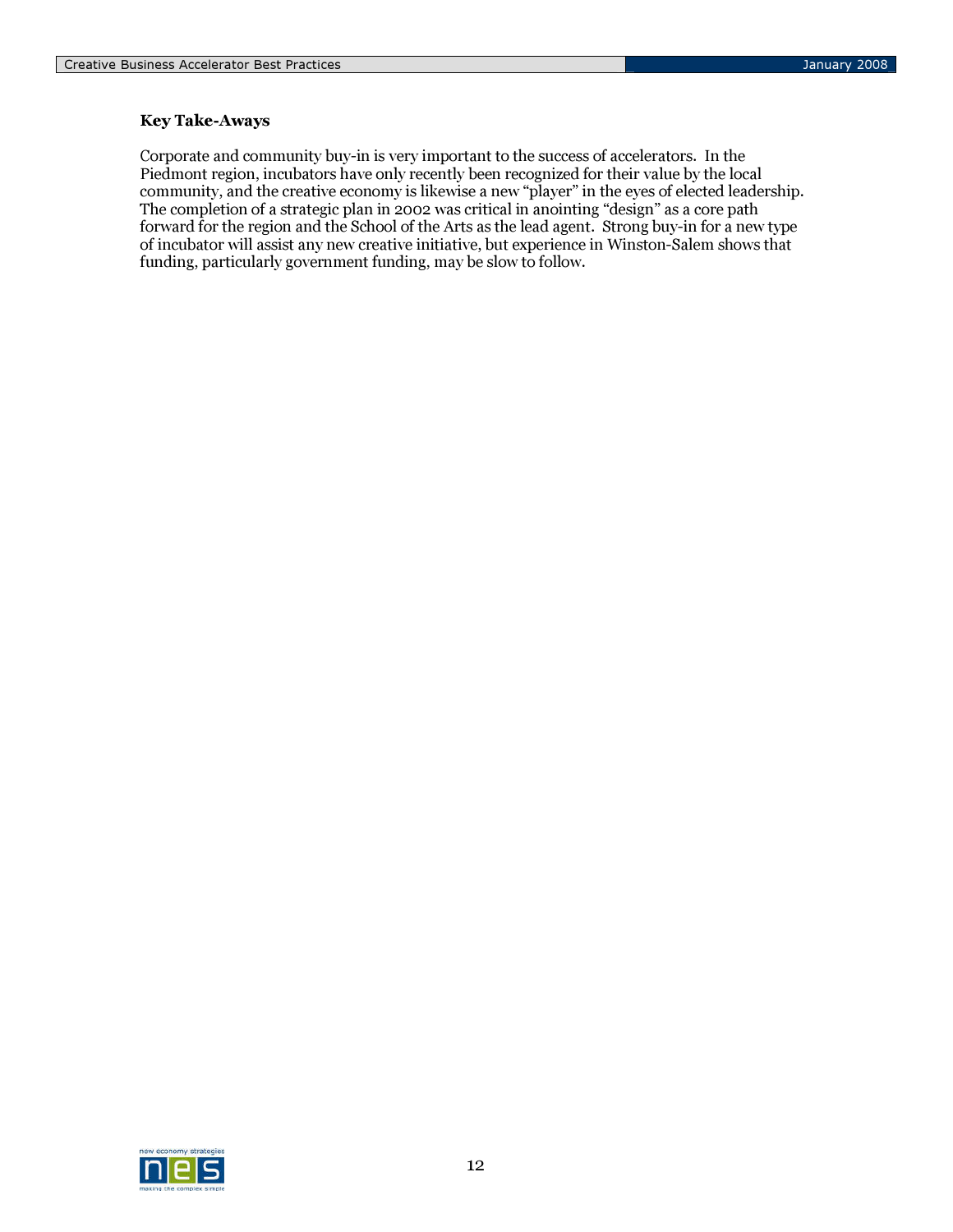# Case Study #3: Providence

Center for Design and Business Providence, Rhode Island

www.centerdesignbusiness.org

### **Overview**

The Center for Design and Business (CDB) is led by the Rhode Island School of Design (RISD) and was formed as a joint venture between RISD and Bryant University. CDB provides incubator space and guidance to designers in the areas of business skill training and new product development. It also facilitates joint research projects between RISD, local businesses, and other research institutions. A central component of these projects is the examination of the role of design-thinking in creating opportunities and addressing complex challenges. In addition to RISD and Bryant University, CDB has conducted joint research projects with Brown, MIT, and NASA, and also works with the Rhode Island Business Innovation Factory (a program of the Rhode Island Economic Development Corporation).

### Foundation of the Accelerator

CDB was founded in 1996 after several studies and initiatives identified "design" as a key strength and opportunity for the city of Providence. The business community initially contributed \$500,000 as a starting point for the Center (primarily used in the search for a Director). CDB then received an allocation of \$4M (\$1M over four years) from the state of Rhode Island for program development and the hiring of additional staff. In 2000, the state increased its commitment to the center with a new allocation of \$5M to renovate a 6-story building with one of the floors designated to house the CDB. While RISD and Bryant University were founding partners in the effort, neither institution committed any funds to the center.

### Operation Model & Program Description

### Location:

The Center for Design & Business is located in a renovated building in RISD's west campus located in the Central Business District of Providence.

### Management:

The CDB is managed and run by the Executive Director, which was recently replaced after the previous long-time director relocated out of Providence. In addition to the Executive Director, there will be there three staff joining the CDB (Administration Coordinator; Associate Director; Faculty Coordinator).

### Partners:

CDB acts as a facilitator among research partners, with Bryant University acting as the business research partner and RISD as the design partner. Increasingly, Brown University is serving as a partner on larger research grants, such as a Dept of Energy-funded competition among 20 top universities to build a self-sufficient solar house. In addition, local industry participates in various joint research initiatives with CDB residents and researchers.

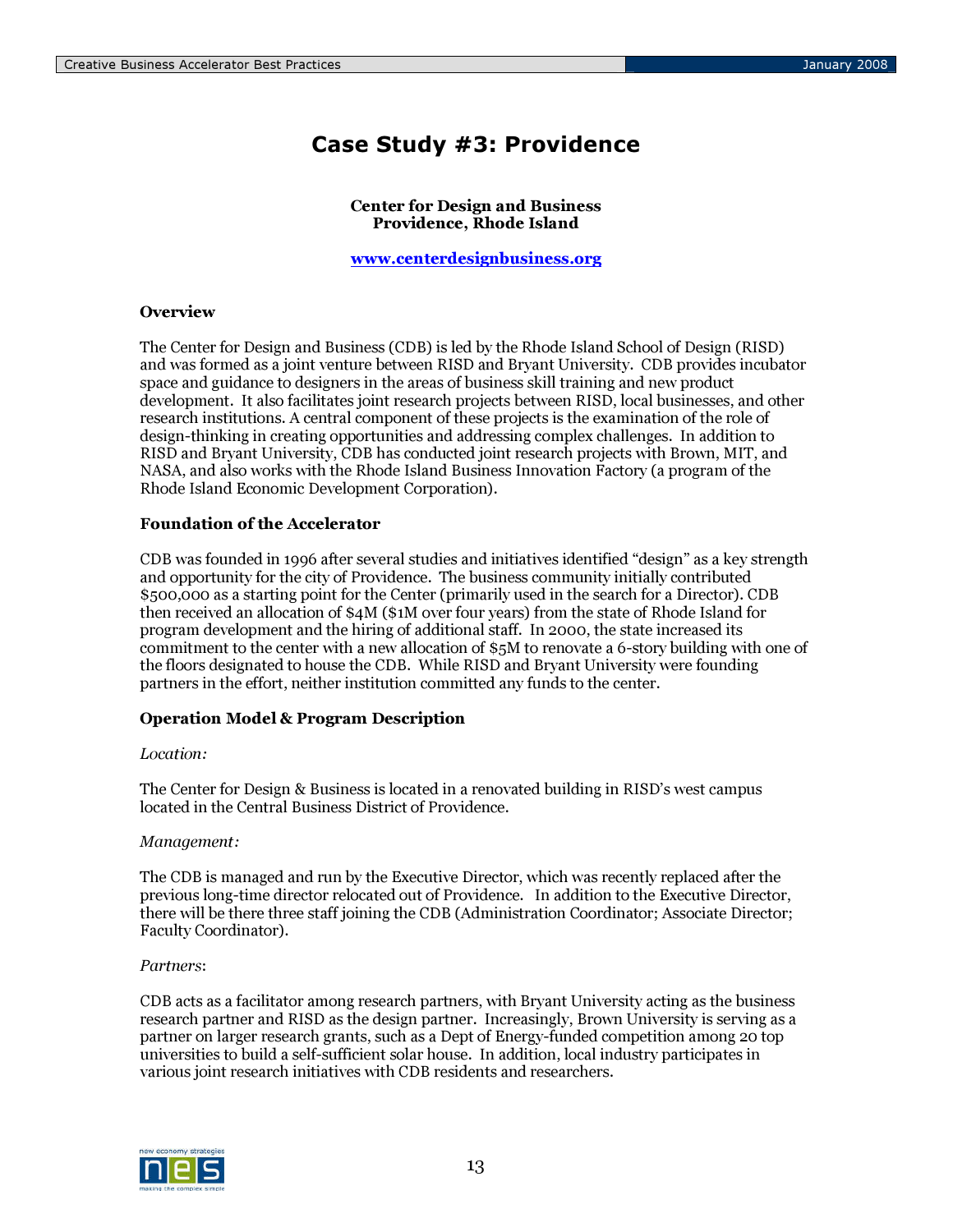# Funding:

The CDB currently manages a small budget due to the fact that its space is free (paid by previous multi-million dollar grants for space). Operating revenue comes from market-rate rents from tenants, and in the event of a shortfall, CDB can receive assistance from RISD or the state.

### Programs/Services:

The Center primarily focuses its activities on facilitating new partnerships, research projects, and activities across a diverse set of partners, both within Providence and across the U.S, and it also houses RISD research projects.

The Center supports several tenants that have strong ties to RISD, or have a public purpose relating to design (such as state trade association for graphic design, and "Campus Compact," a consortium of local colleges engaged in social entrepreneurship). Tenants are usually accepted based on their need to be close to RISD (particularly relevant with the non-profits).

An annual "Success by Design" conference is held in Providence by RISD and Bryant University, with high regard. Each year, about 300 designers come to Providence to network and share ideas in a presentation-heavy format. Top designers such as Martha Stewart, James Dyson, and Helen Stringer (Procter & Gamble) are profiled as past participants on the CDB website.

The primary services provided by the Director are to connect tenants with new partners, package joint research projects, and support the Annual Design Conference. In previous years, training classes, formal education programs, and mentoring partnerships were actively pursued as a key value-add to tenants. However, a lack of strong results from assisted companies has made education-related programming a secondary focus.

### Marketing:

The Center has relied heavily on a high-quality website to promote its image and programs. Its close relationship with RISD naturally means that it depends heavily on the external promotion efforts of RISD faculty to bring in new companies and partnership opportunities to the center.

### Governance:

The Center has an advisory board made up of business and creative leaders.

# Key Take-Aways

The Center for Design and Business appears, on paper, to be an excellent case study for creative business acceleration, given the central role played by a design school and other local education providers. However, the perceived lack of results over ten years has made RISD and CDB cautious as they transition to a new period under a new director.

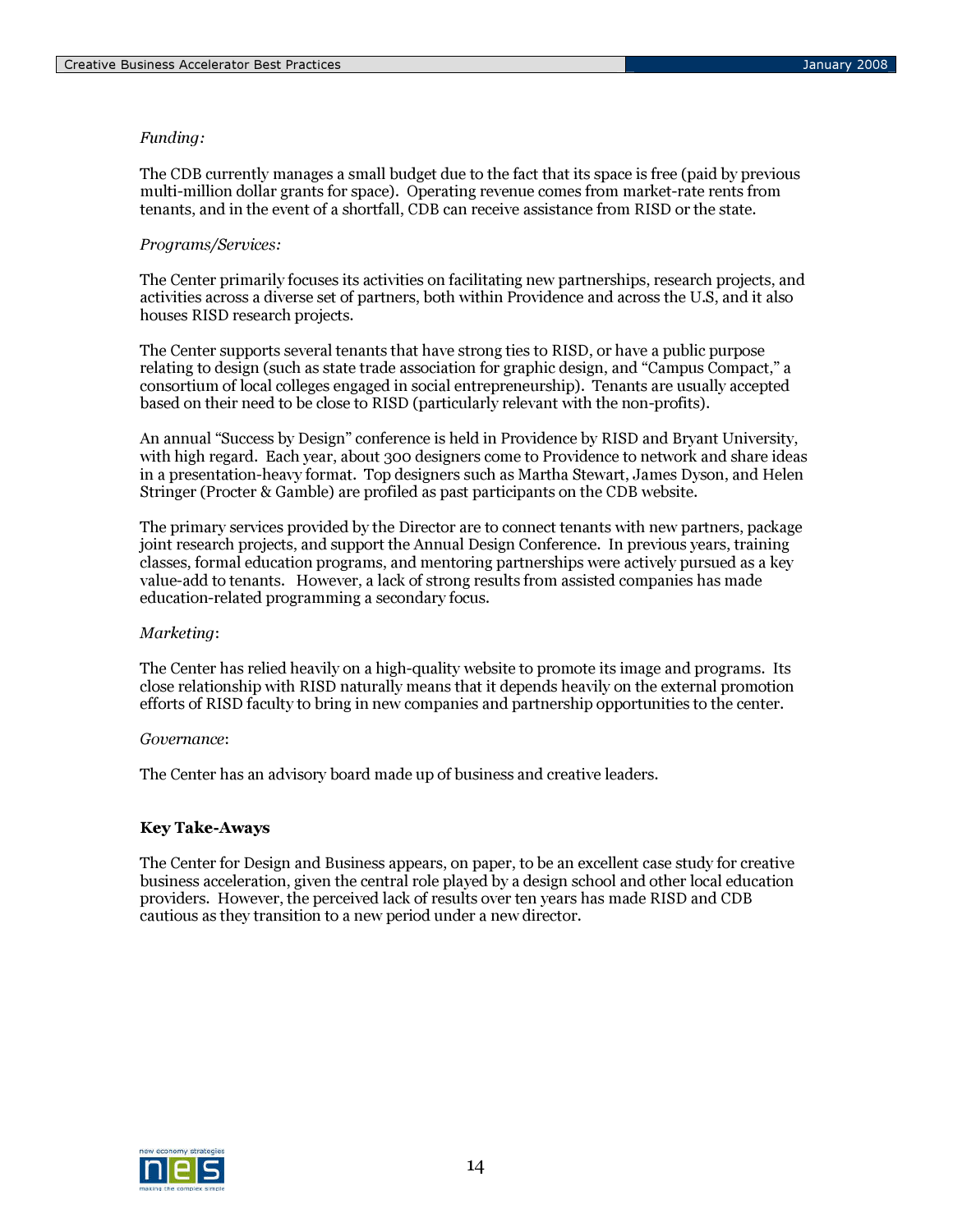#### A Closer Look at Role of CDB in RISD's External Programs

Excerpts from their website: http://www.centerdesignbusiness.org/programs.html

RISD positions the CDB as the lead agent for its external corporate relations, though it is clear that RISD maintains control over its external programs and brings the CDB in as needed for select projects.

The CDB broadcasts its position as a facilitator of "design thinking" through joint RISD-CDB work in six different areas:

#### • Classroom Studies ("Sponsored Studios")

For nearly 40 years, RISD has partnered with major corporations for in-classroom work, otherwise known as "sponsored studios". Sponsored studios consist of approximately 15 students and a faculty member, along with the participation of sponsoring executives. A sponsoring firm and the RISD faculty members scope the range of the challenge to explore and outline the project expectations and deliverables. The emphasis for all participants is on discovery and learning. Sponsored Studios are usually a single semester in length, although a number of them have spanned several semesters and even years.

#### • Commercial Partnerships ("Connecting New Collaborators")

The RISD community, in its work inside and outside the classroom, generates strategic insight, product opportunities, and solutions to complex challenges. The CDB seeks to assist this community in locating knowledge, financial, and strategy partners that are key to bringing ideas to market. The CDB is a resource for the idea generators—RISD students, faculty and alumni—and external partners in search of new idea and insight.

#### • Custom Projects

For many of external partners, the timing and duration of classroom projects is not optimal. For these partners, the CDB facilitates custom projects, teaming together RISD resources such as faculty members or alumni or students or some combination thereof.

#### • Long Term Research

Collaborative, long-term research is critical for developing and testing new ideas and solutions. The CDB facilitates such research in the corporate, academic and government fields. These research projects can be corporate, as in the five-year Universal Kitchen project that explored how changing demographics and tastes will fundamentally alter the role of the kitchen. These can also be academic in nature as in RISD's interdisciplinary partnership with Brown University to explore scientific visualization tools and processes. Lastly, they can be government sponsored research as RISD has done over 15 years with NASA and as it does with municipalities in its "city-state" program.

### • Thought Leadership (Primarily Annual Design Conference)

As an extension of RISD, the CDB has learning and teaching at its core. The CDB seeks to share its learning and experience with as broad an audience as possible through its conferences, seminars and publications. The CDB holds an annual Success by Design conference highlighting and exploring design's critical importance in addressing global business challenges. In addition, the CDB holds numerous seminars throughout the year on specific topics and research ideas. The CDB offers a growing, searchable database of case summaries in design thinking which are available on the CDB website. Lastly, the CDB distributes a monthly newsletter highly its findings, case studies and industry trends.

#### • Resident and member programs (Incubator Program)

Residents of the Center for Design and Business are independent, commercial enterprises actively engaged in using "design thinking" principles to enhance their customers' experiences, create market value and re-define their industry. As the name implies, these firms reside in the offices of the CDB.

Residents are typically firms in the early low-revenue stage that can attract capital for their own growth. In the firm's early work, or in the key principals' careers, residents will have demonstrable examples of "design thinking" in leading a company to key strategic insights in re-defining their industries. Most importantly, a relationship with RISD will provide a significant asset to the resident and the resident will provide significant opportunities for learning and teaching for the RISD community—its students and faculty. Other firms, not physically located with the CDB, can share in the benefits of residency as members of the CDB.

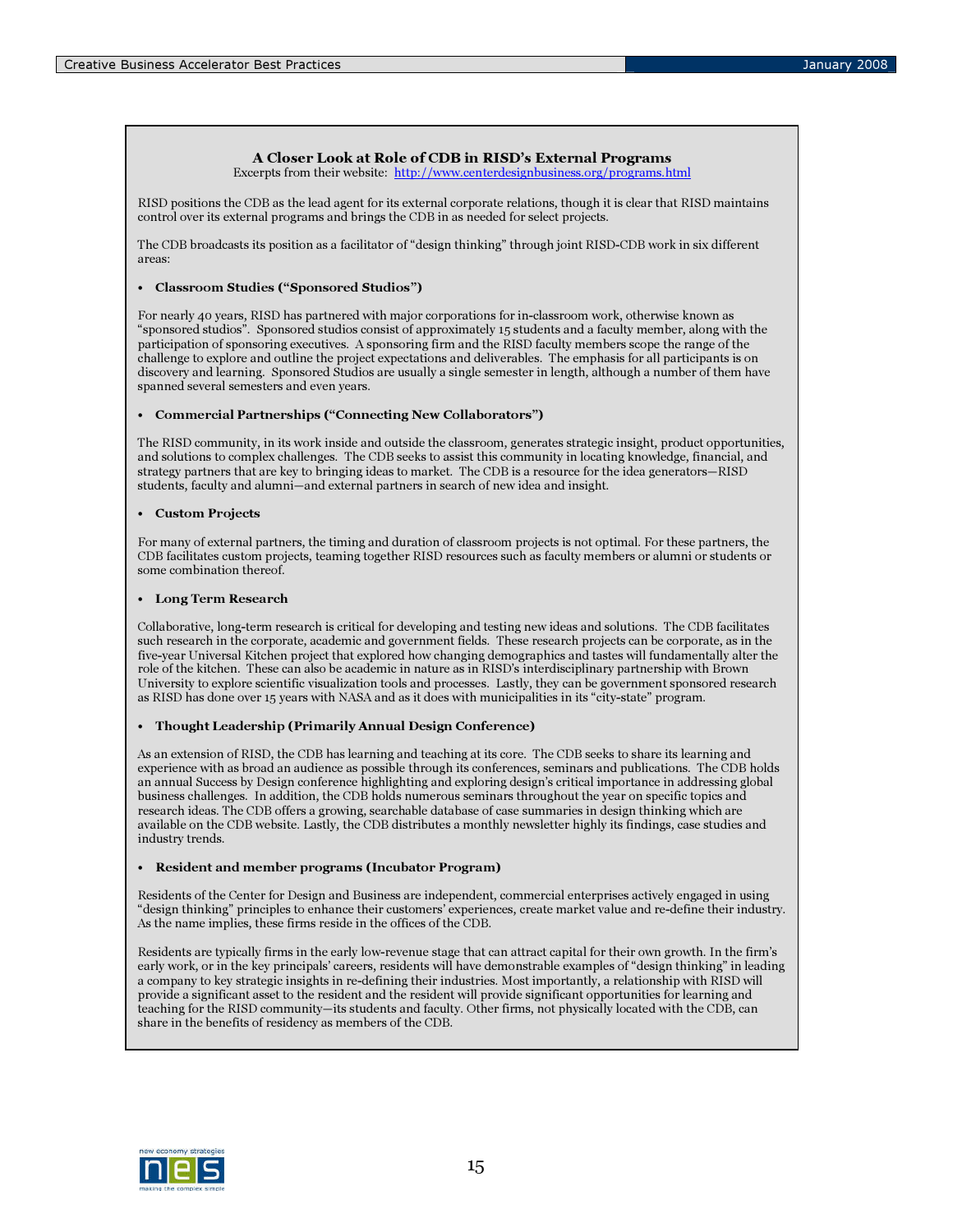# Case Study #4: Orlando

## University of Central Florida—Technology Incubator Orlando, Florida

http://www.incubator.ucf.edu/

## **Overview**

The University of Central Florida Technology Incubator (UCFTI) is focused on emerging technology companies in several industries including Biomedical, Digital Media, Education/Training Technology, IT Products & Services, Optics, and Simulation/Modeling.

Currently, the incubator is under the umbrella of the Office of Research at UCF, which is advantageous in giving entrepreneurs access to university researchers and the technology transfer program. The incubator is supported by the University (as a recurring line item in the university budget and also through its participation in various initiatives like the nanotech initiative), and it also receives funding from local government organizations in Orange County, the City of Orlando, Seminole County, and the Florida High Tech Corridor.

# Foundation of the Incubator

The incubator was founded in 1992, with most of the funding coming from UCF (College of Business, College of Engineering, and Office of Research). The Florida High Tech Corridor and NASA also provided money for its establishment.

### Operational Model & Program Description

### Location:

The main portion of the UCF Technology Incubator is located on the UCF campus at the University Tech Center, and the Bennett Complex is located at the Innovation and Commercialization Center. Additional incubator locations have now been opened in the downtown of Orlando and in Sanford (the Seminole Technology Business Incubation Center).

### Management:

The incubator is managed and run by a 7 person staff (Director, 2 Site Managers, Client Manager, Program Coordinator, Facilities Manager, Administrative Assistant)

### Funding:

Nearly half of the funding derives from rent from resident companies. UCF provides a significant amount of funding from the university's annual budget as well as through support from some of the large research initiatives such as nanotechnology. Orange County, the City of Orlando, and Seminole County all provide funding to support specific activities as do the Metro Orlando Economic Development Commission (EDC) and Florida High Tech Corridor.

### Partners:

The University of Central Florida Technology Incubator has multiple partners, including the aforementioned funding providers (UCF, Orange County, the City of Orlando, Seminole County, the Florida High Tech Corridor and the Metro Orlando EDC). Other partners include service

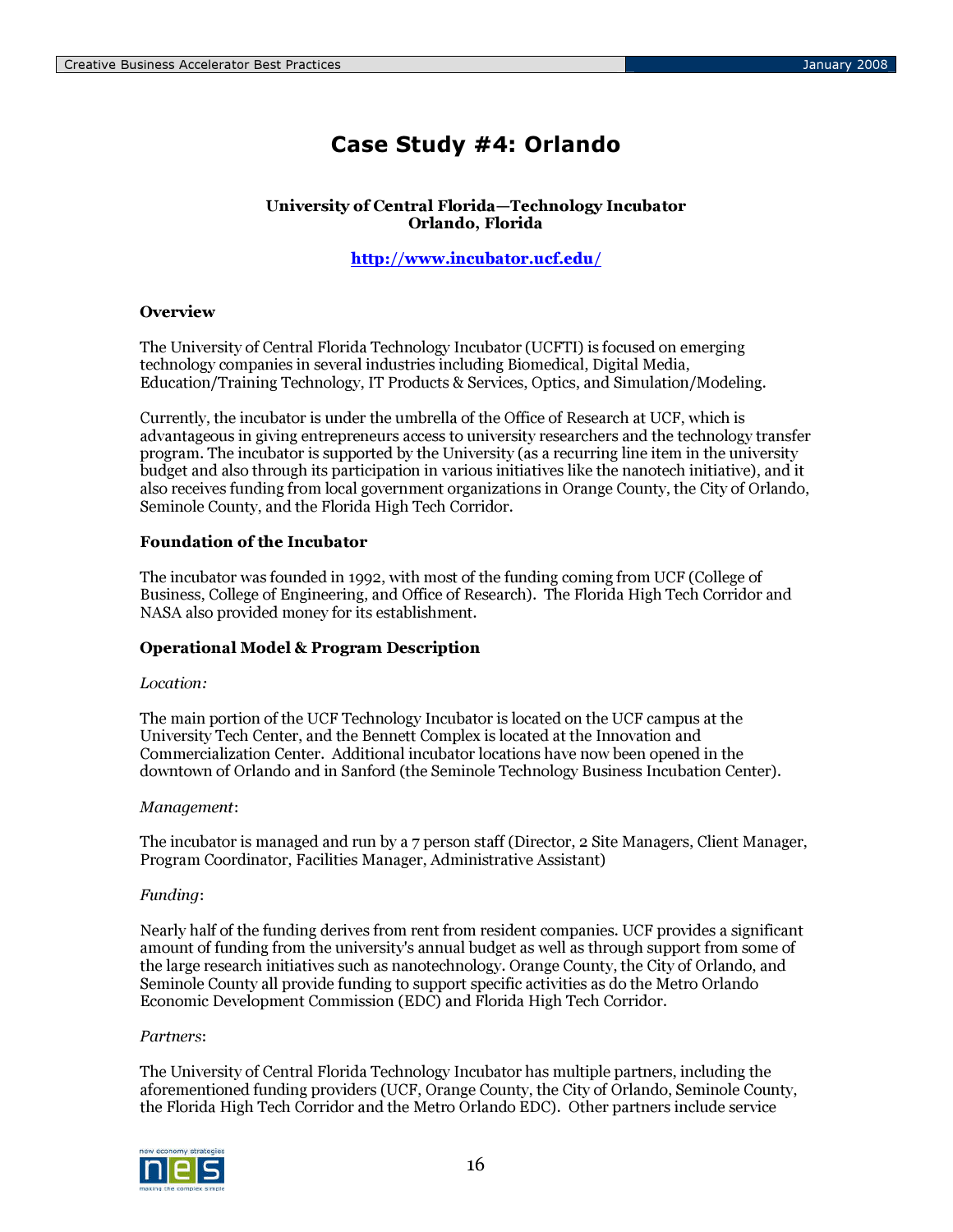vendors in business counseling and marketing and financial services, local leadership in business and trade organizations, and potential funding sources.

### Programs/Services:

The incubator offers a comprehensive range of services to its tenants and clients. While companies may rent space in the incubator, the services offered by the incubator are also available to those firms that do not rent space. Clients fall into one of several categories -- resident, **offsite and virtual**, which applies to entrepreneurs still working out of their homes. Tenants pay rental fees that are just below market value while offsite and virtual clients are currently charged \$250 per month and are entitled to all of the services offered by the incubator.

Incubator offerings include:

- Mentoring (also access to experienced entrepreneurs through Entrepreneurs in Residence program)
- Operational and Strategic Advice, including business development, strategic planning, legal counsel, accounting/tax, human resources, government contracting, strategic partnerships, marketing and PR, financing, grant preparation, insurance and risk management
- Networking events
- Marketing assistance
- Educational programs
- Shared space, including meeting rooms, support services and office space
- Access to University faculty and labs
- Links to partner membership organizations

According to clients, the three most valuable services are the UCF-facilitated connections with experts in respective industries and local business service providers; flexibility of facilities (companies can expand or contract space as needed), and the integration into the community (specially strengthened by the incubator's ties to the UCF brand). However, while the UCF connection was an important offering to early incubator clients, the expansion of the incubator's industry focus and the inclusion of virtual clients means that today only 20% of incubator clients have ties to UCF.

One of the more interesting activities at UCFTI is the Entrepreneur-in-Residence program, which has been useful in connecting the incubator with the greater Orlando community. The Entrepreneurs in Residence program is a mentoring program that brings in successful entrepreneurs from the community (from a variety of industries) that have either had several start-ups or spin-offs or been successful in raising funds for various ventures. These Entrepreneurs in Residence donate their time to work one-on-one with residents in the incubator (and this has sometimes led to separate consulting contracts later). Through this program, resident companies gain access to networks in their respective industries.

### Marketing:

The UCF Technology Incubator (UCFTI) has transitioned its marketing strategy over time. Initially, the incubator managing team embarked on a campaign to attract companies and educate the public about the value of the incubator for the community. Over time, the incubator has established its reputation as firms have successfully graduated and UCFTI's important role in this process has been publicized by the media. The incubator's reputation was also boosted by an award as Incubator of the Year in 2004. Finally, the incubator has enjoyed success in leveraging its connection to the university to gain credibility and visibility through its work with the university.

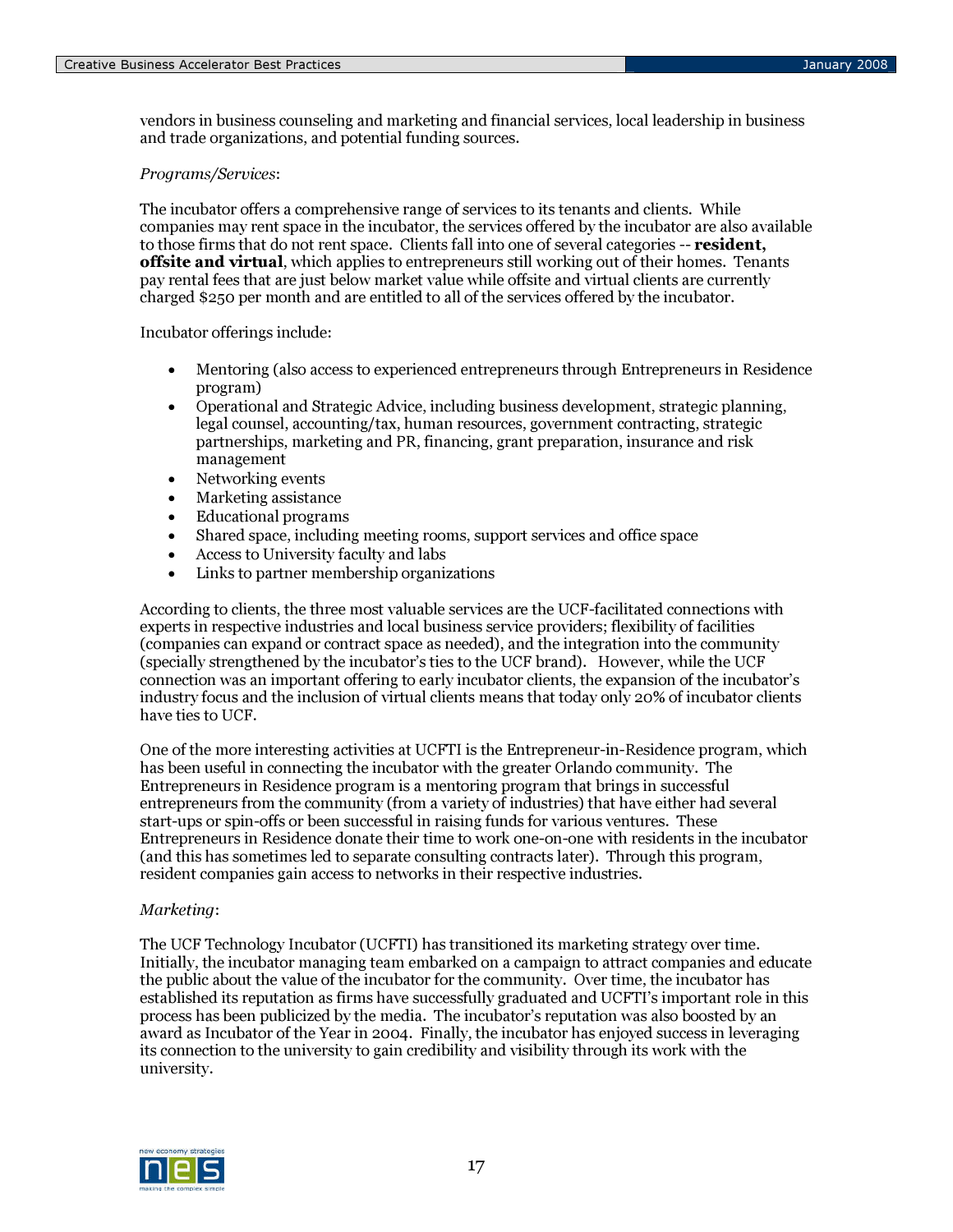As a result of its university connections and reputation, UCFTI currently does very little marketing for itself other than maintaining its comprehensive website. It uses the website to post information about the upcoming community events that it is hosting as well as events for partner organizations (UCF, community development organizations, etc).

### Governance:

The incubator is part of the Office of Research & Commercialization led by Dr. M. J. Soileau, Vice President for Research. The incubator works closely with the Office of Sponsored Research and the Technology Transfer program.

The Incubator has established a strong Advisory Board to coordinate the efforts of both the University and the community in providing tools and resources that enhance the prospects for the commercial success of developing companies. The Board serves as a liaison between the Incubator, the University, and the Central Florida community. It is comprised of 21 members: 14 from Industry; six from local leadership, primarily government (City of Orlando; Florida High Tech Corridor Council; Metro Orlando E.D. Commission; Orange County Gov.; Seminole Technology Business Development Center; Technological R & D Center); and one from the University.

# Spotlight on UCF's Tenant Entrance Requirements

### Eligibility

To be eligible to participate in the UCF Technology Incubator Program, applicants should meet the following criteria:

- Company is technology oriented with proprietary technology and plans for product development
- Company demonstrates strong market for products or services
- Company offers potential for significant job creation in Central Florida area
- Company plans to remain headquartered in Central Florida
- The office of the President/CEO will be located in the Incubator (unless off-site or virtual applicant)

### Process

- Complete and submit an application
- Complete Excellence in Entrepreneurship Certificate Course
- Upon completion of Certificate Course, assessment of the Client Application will be finalized and a decision made regarding acceptance into the Incubator program.

The Client Application and initial assessment are presented to a customized selection committee that includes members of the Incubator Advisory Board. Applicants will be assessed according to participation in the business development course and the details of their application and business plan.

### Graduation

While there is no formal exit plan for companies, "graduation" occurs when the company no longer needs Incubator assistance regularly (and it is ready to begin to work out of its own facilities) or the company has been acquired by another company. When graduation occurs, the incubator assists the company in finding sublease opportunities.

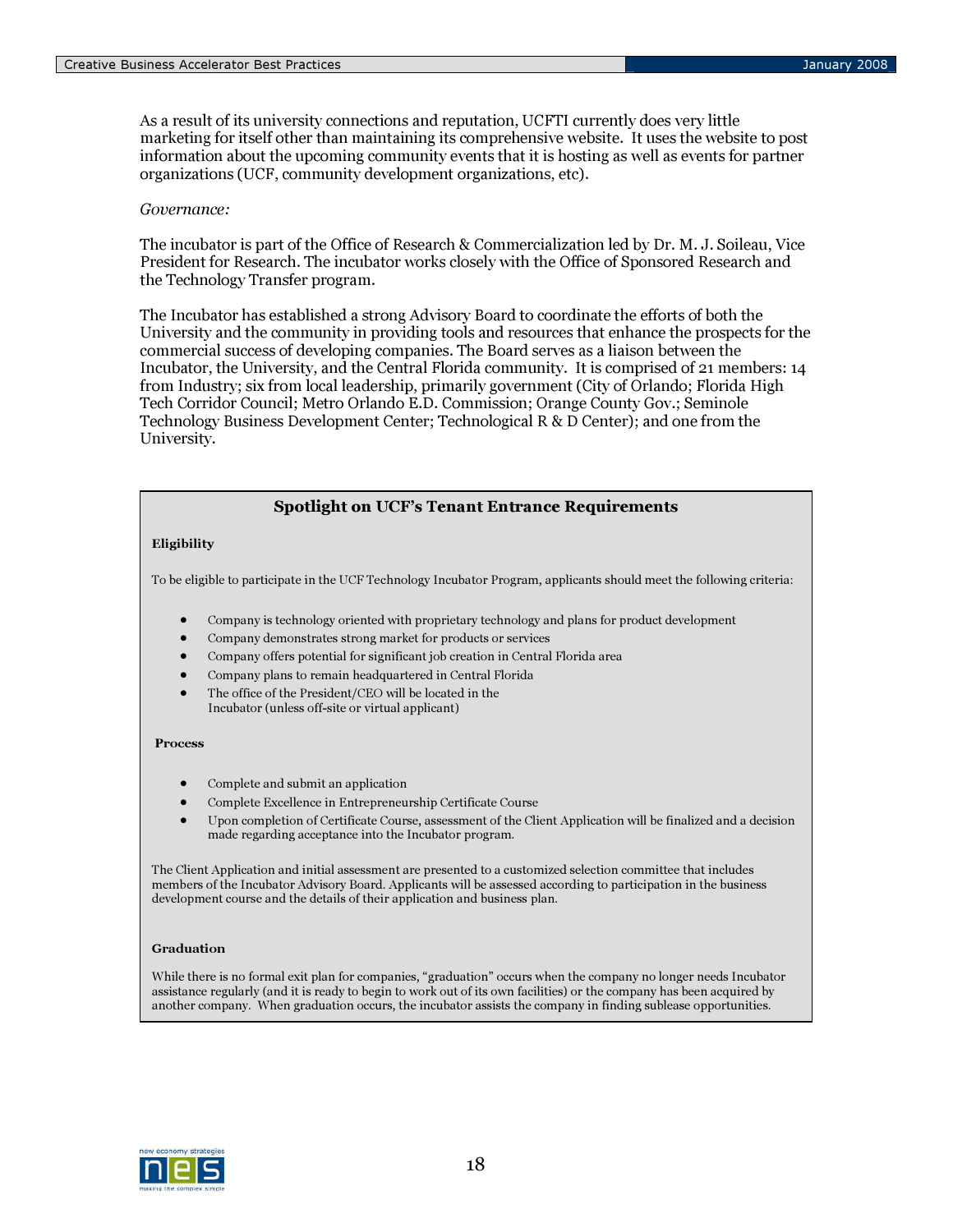# Key Take-Aways

This is one of the more successful incubator programs in the country and has won several awards and press mentions for their work. It is important to note that the role of the University of Central Florida and its original campus incubator has diminished as the creative/technology agenda for the entire region has grown.

Much of the economic development efforts of the last 10 years by the Metro Orlando Economic Development Corporation have moved toward technology and creative industries, and have deemphasized the role of tourism and Disney in the local economy (with Disney's full support) This new focus led to a complete re-branding of the region in the late 1990's with the tagline "Putting Imagination to Work", which drew on the city's history with Disney but emphasized the creative human capital that was now present in the region. The UCF incubator was a leading asset in this transformation of the region toward technology and digital media, but not the only one.

Recent initiatives include the creation of a creative magazine for the Orlando ("Texture"), which is published bi-annually and is sustained by advertising revenue. Texture is also used as a marketing tool and has been included as inserts to technology magazines such as WIRED in select key markets like Boston. Another successful initiative was UCF's establishment in 2004 of the Florida Interactive Entertainment Academy, a 16-month program dealing with artistic or programming aspects of creating entertainment and video games. The Academy was created at the urging of video game designer Electronic Arts, who sought to rapidly grow its Orlando operations but had trouble finding enough qualified gaming workers. The Academy was established in a renovated Expo Center, which was refurbished with a \$25 million one-time state appropriation and \$1 million in ongoing sustaining funds. Electronics Arts subsequently grew its local offices by 500 employees in four years. In addition, a "Creative Village" concept was built off of the expansion of the Academy and aims to aggregate learning, research, recreation, and industry into one downtown corridor.

In addition to its success in growing companies, the UCF incubator showed remarkable success in its willingness to expand throughout the region as needs arose, which has helped it maintain its leadership position and relevance to the ever-changing Orlando economy. UCF has a downtown location, its suburban campus location, a northern location, and a separate office to serve Hispanic-owned businesses. This flexibility has served the incubator well over the years, both in terms of funding support but also community support.

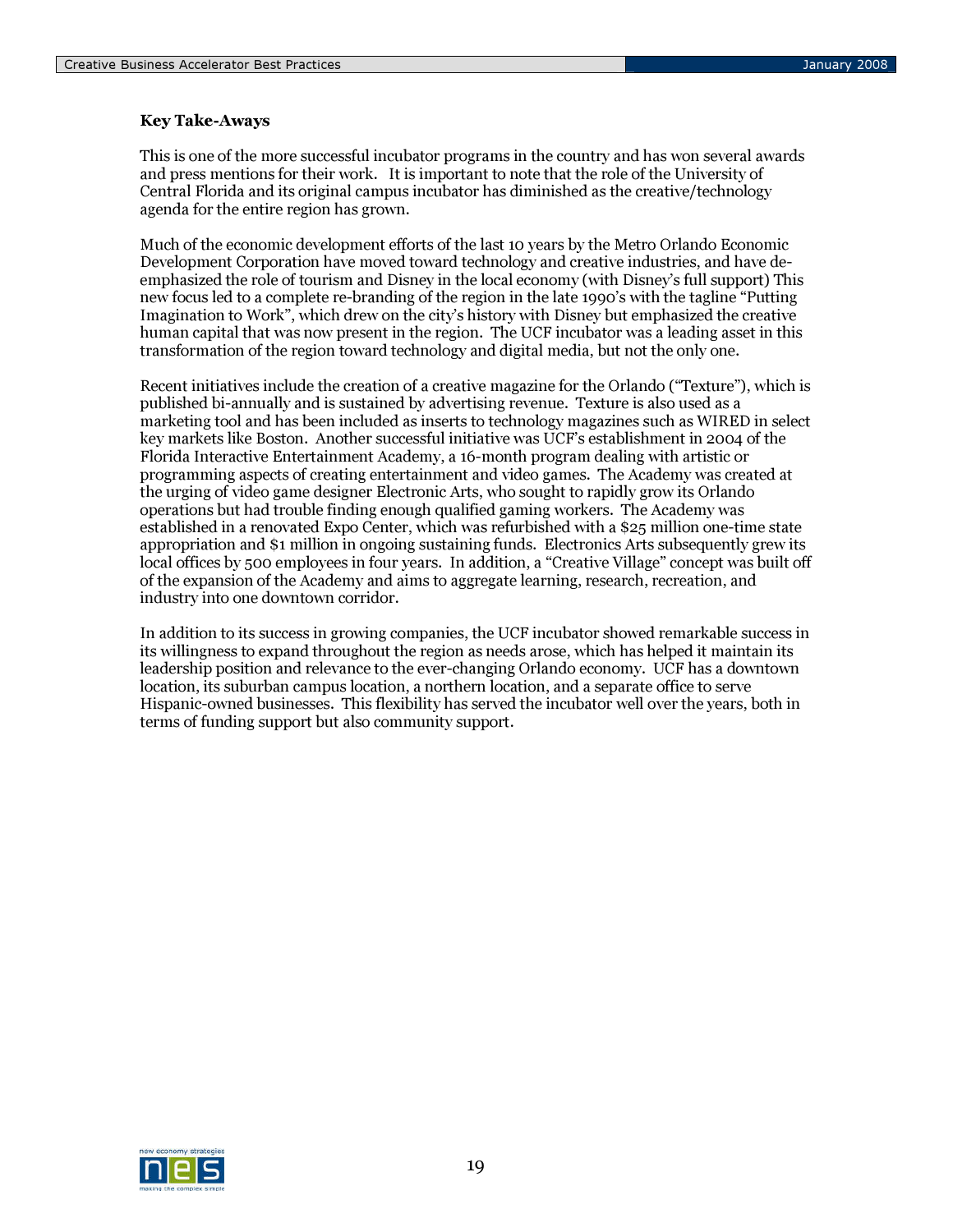# Case Study #5: London

# Creative Business Accelerator London, United Kingdom

http://cbaccelerator.co.uk/

# **Overview**

London's Creative Business Accelerator (CBA) program supports creative and innovative early stage businesses looking to develop their business plans, raise capital and grow. It is run by GLE Group (Greater London Enterprise), a "development company" that is jointly owned by London's 33 boroughs. GLE acts in a private sector role on behalf of the London Government regarding economic development initiatives. The Creative Business Accelerator (CBA) is funded by the London Development Agency and City of London.

The CBA is a virtual accelerator for start-up firms in London's creative economy, and as such, it does not house or incubate any resident companies. Rather, it is designed as a program to provide short-term advice to promising companies, and connect them with experienced managers and sources of risk capital.

### Foundation of the Accelerator

The program was launched by the City of London and the London Development Agency with the first round of funding three years ago (the fourth round of funding is occurring in 2007). Thus far, over 180 entrepreneurs had been supported in the main workshops programs and 40 companies had been selected for the intensive program.

### Operational Model & Program Description

### Management:

The Accelerator is operated and managed by GLE, a private company, and it receives funding from local government agencies. 2 GLE staff members are responsible for the management of the business accelerator program, among other responsibilities.

### Funding:

The primary funding organizations are the City of London and the London Development Agency, which has a business-led board which is appointed by the Mayor.

### Partners:

In addition to the London Development Agency and the City of London, GLE works with several private sector partners who provide both financial sponsorship and guidance to companies in the program. Private sector partners include Oracle, Google, UKTI, RBS, the Design Council, Harbottle & Lewis, and Kingston Smith. The accelerator does not currently have partnerships with any educational institutions.

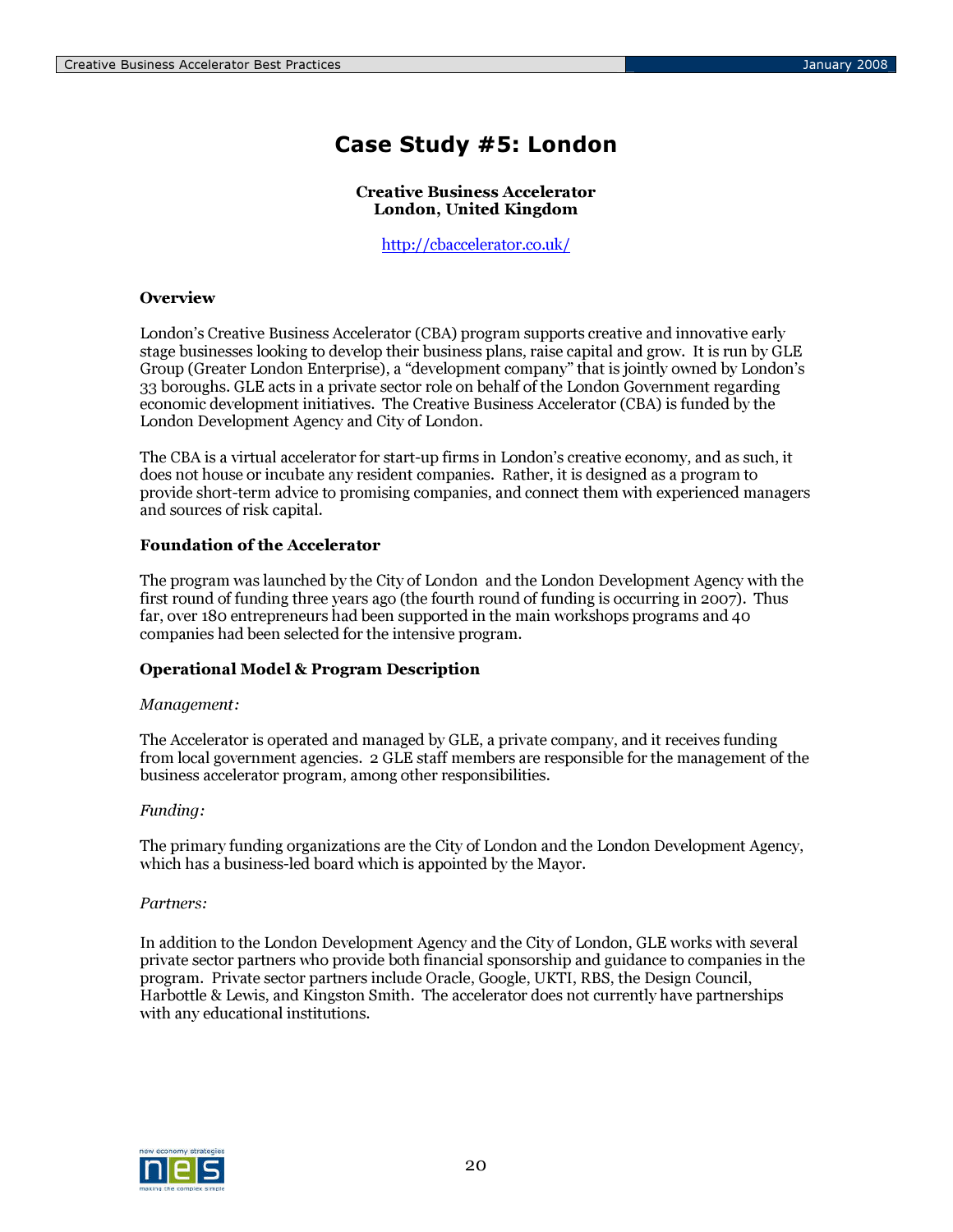## Programs/Services:

The Creative Business Accelerator revolves around its annual **Accelerator Programme**, which starts in November. In the first part of the program, 70 companies are selected from applicants to attend a one-day workshop<sup>1</sup>. At the workshop, they are provided with advice on business planning, legal and intellectual property, pitching to investors, and more. They also have the chance to meet and network with successful entrepreneurs, venture capitalists, angels, and bankers along with other corporations and start-ups.

After this one-day event, the top 15 companies are selected to participate in a three-month intensive program, which includes a individual business assessment by a panel of experts, a program of interactive mini-workshops, and one-to-one mentoring from an investment expert. Upon completion of the program, companies are on their own to make a pitch to potential investors.

### Marketing:

The accelerator is marketed through its website (and that of GLE) and by word-of-mouth. Each September and October a series of "awareness events" are held to promote the one-day workshop and opportunity for the intensive three month program.

### Governance:

Governance indirectly resides with the board of directors for the City of London and the London Development Agency, the primary funding organizations. As a private company, the managing entity GLE is not required to answer to the Board of Directors in the local government, although it relies on them for financial support. Therefore, there is no formal governance structure – just informal arrangement with partners and financial support from the economic development authorities.

### Key Take-Aways

The Accelerator program has successfully been operating for several years and represents a lowcost, low-risk option for helping startups grow. Having companies compete for the larger three month program brings added credibility to the chosen startups, who ultimately are seeking funding. The event also acts as an annual celebration of the creative community and helps create a "buzz" for progress in the economy. The workshop also gives service providers (lawyers, accountants) an easy way to access a high number of creative companies, and vice versa. Finally, the program appears to integrate well with the larger regional initiative to develop the creative economy in Greater London.

-1 The application form is found at the following url:

http://www.gle.co.uk/commercial\_finance/creative/applicationform.htm

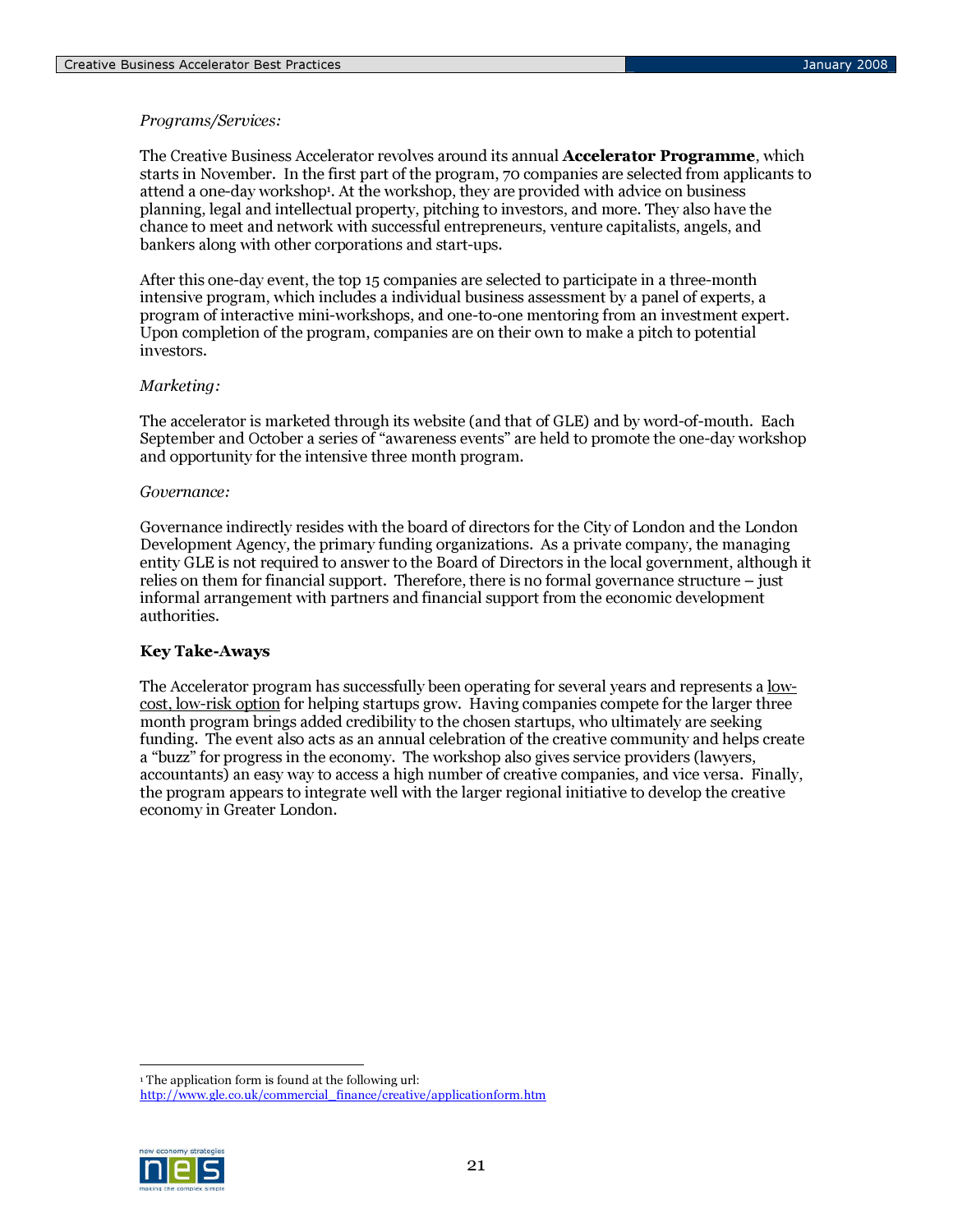# Case Study #6: Charleston

### Charleston Digital Corridor Charleston, South Carolina

http://charlestondigitalcorridor.com

# **Overview**

The Charleston Digital Corridor (CDC) is a creative effort to attract, nurture and grow Charleston's knowledge economy. This is accomplished through a combination of technologyenabling and business incentives, private industry support and member-driven programming. With the goal of offering tangible resources to the business community, the Digital Corridor serves as a portal to representatives from government, real estate, education, venture capital, and professional organizations and training providers.

The CDC's commitment is to facilitate a business, cultural and social environment that enables technology companies to thrive. It consists of four geographic areas (districts), which offer a diverse range of options to meet the infrastructure and pricing needs of technology- and knowledge-based companies. The CDC considers knowledge-based companies in a variety of fields including information technology, life sciences, telecommunications, medical device design and engineering, scientific discovery and proprietary electronic equipment and applications. It is essentially a multi-disciplinary initiative founded on the belief that there is high value found in inter-industry collaboration.

### Foundation of the Charleston Digital Corridor

The Charleston Digital Corridor was conceived and launched in 2001 with 18 qualified "Corridor Companies." The cost of living in the area was beginning to rise and the City of Charleston wanted to ensure continued growth by starting a market driven strategy for growth. The CDC was paid for by the City of Charleston and managed by the Executive Director, Ernest Andrade. Originally intended as a grassroots organization, CDC is driven by business, and it is primarily focused on catering to the needs of member businesses.

### Operational Model & Program Description

### Location:

It consists of four geographic areas (districts) in which the companies are located: Cainhoy (the CDC's newest district located on the newly annexed Daniel Island); Gateway (one of the most well-connected areas, particularly with interstate access); University (the research center where Charleston College, the Medical University of South Carolina, and the Citadel are located); Wharf (the waterfront district located in close proximity to many of the city's cultural and entertainment entities).

### Management:

The CDC is managed by 2 full-time Corridor staff (Executive Director and Program Manager), which report to the City of Charleston, specifically the mayor. Day-to-day interactions with the City of Charleston are minimal, and according to the Executive Director, Ernest Andrade, the CDC has been given a large degree of freedom in implementing this program.

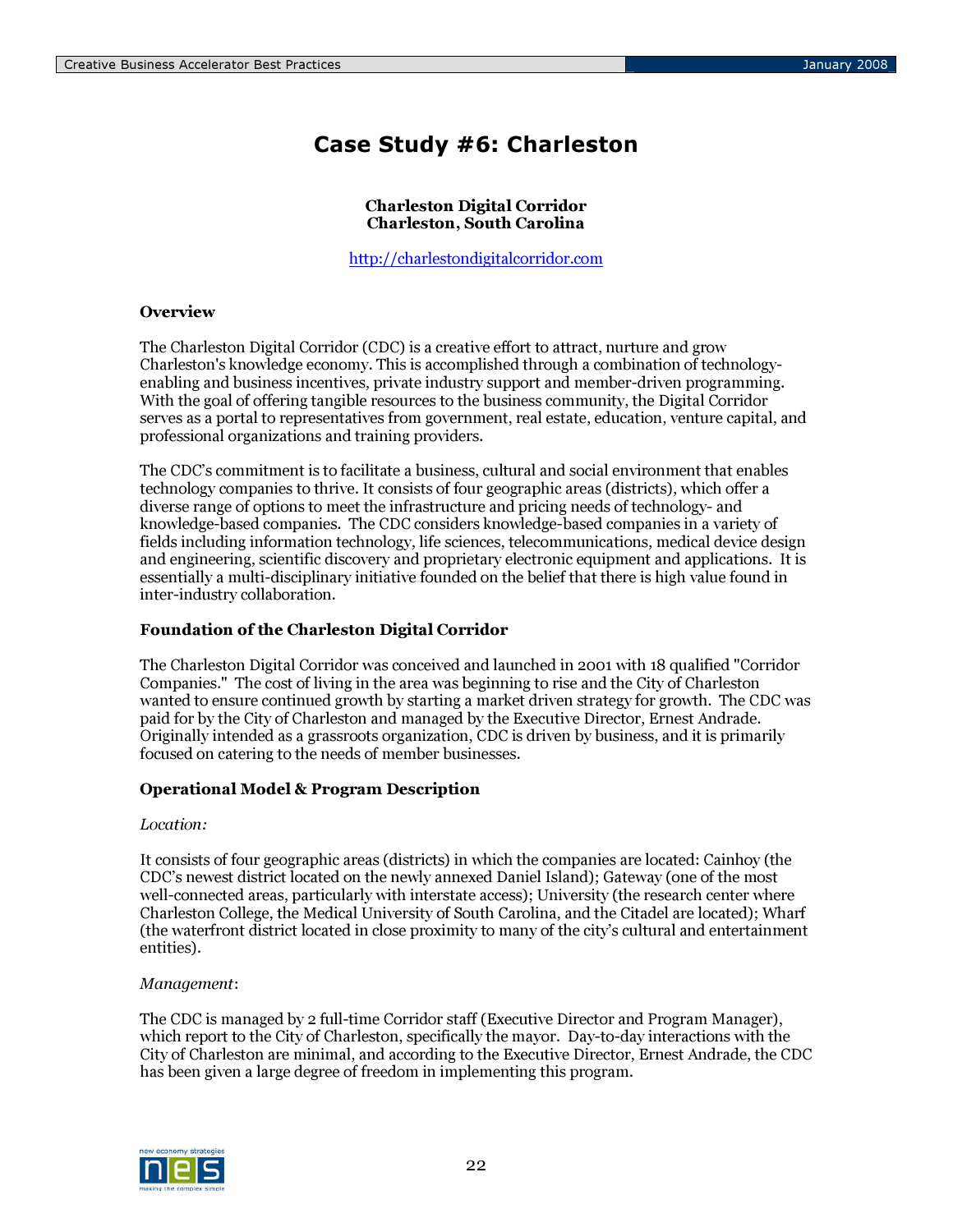### Funding:

The Corridor is funded primarily by the City of Charleston, which covers the operating budget, including the salaries of current employees. Special events or workshops are covered by fundraising events or sponsors, although little fundraising is generally needed. Some funding is also provided through membership dues, which are based on the relative size of the company (ranging from \$250 for 1-2 employees to \$1,500 for companies with more than 50 employees). CDC currently has about 70 corporate members. Additional funding is provided by corporate and individual sponsors.

### Partners:

CDC partners with local, regional, and state public and private organizations. Partners include local governments and chambers of commerce, trade organizations and industry alliances, research alliances, educational providers and other accelerator programs (such as the South Carolina Biotechnology Incubation Facility).

### Programs/Services:

The accelerator is more of chamber-style association of members located within the corridor – it does not rent space to companies, but has two temporary offices to companies as needed. It directs companies to an online database of properties for lease in the corridor.

Membership is available to knowledge-based companies that are located in one of the four Corridor districts. Benefits include:

- Downtown meeting facility
- Business advisory services (they will assemble a "roundtable" of advisors for entrepreneurs)
- Networking events (Fridays @ The Corridor)
- Digital Corridor portal, which provides an online listing of high-tech companies as well as job seekers in the region
- Access to Digital Corridor Fund (short-term funding opportunities)

Two interesting activities in the CDC deserve highlighting. First, the Talent Portal is an online job listing and skills bank repository for both Digital Corridor member companies who are searching for talent (actively and passively) and individuals who desire tech-related work opportunities in the Charleston region. The portal serves as an important starting point for connecting the knowledge community in Charleston. Second, the Charleston Digital "Corridor Fund," is a small fund to assist start-up and young companies by providing them with collateral for attaining larger business loans. While this fund does not provide direct financial support to these companies, it does play an important role in helping companies achieve the necessary loans go grow and develop as part of the CDC.

The CDC also assists with recruiting companies into the region, serving as an initial point of reference for companies considering locating in the area. The CDC occasionally hosts visitors considering establishing a presence within the Corridor, and it can assist clients with site visits, researching and presenting applicable economic incentives, exploring the infrastructure options available, introductions to local business and government leaders, and other unique needs as requested by a client.

### Marketing:

The CDC has a comprehensive website, with a lot of information about its services and activities. It markets its member companies as much as it markets itself, with ongoing press releases on its website and many news articles (with CDC director quotes) about local companies.

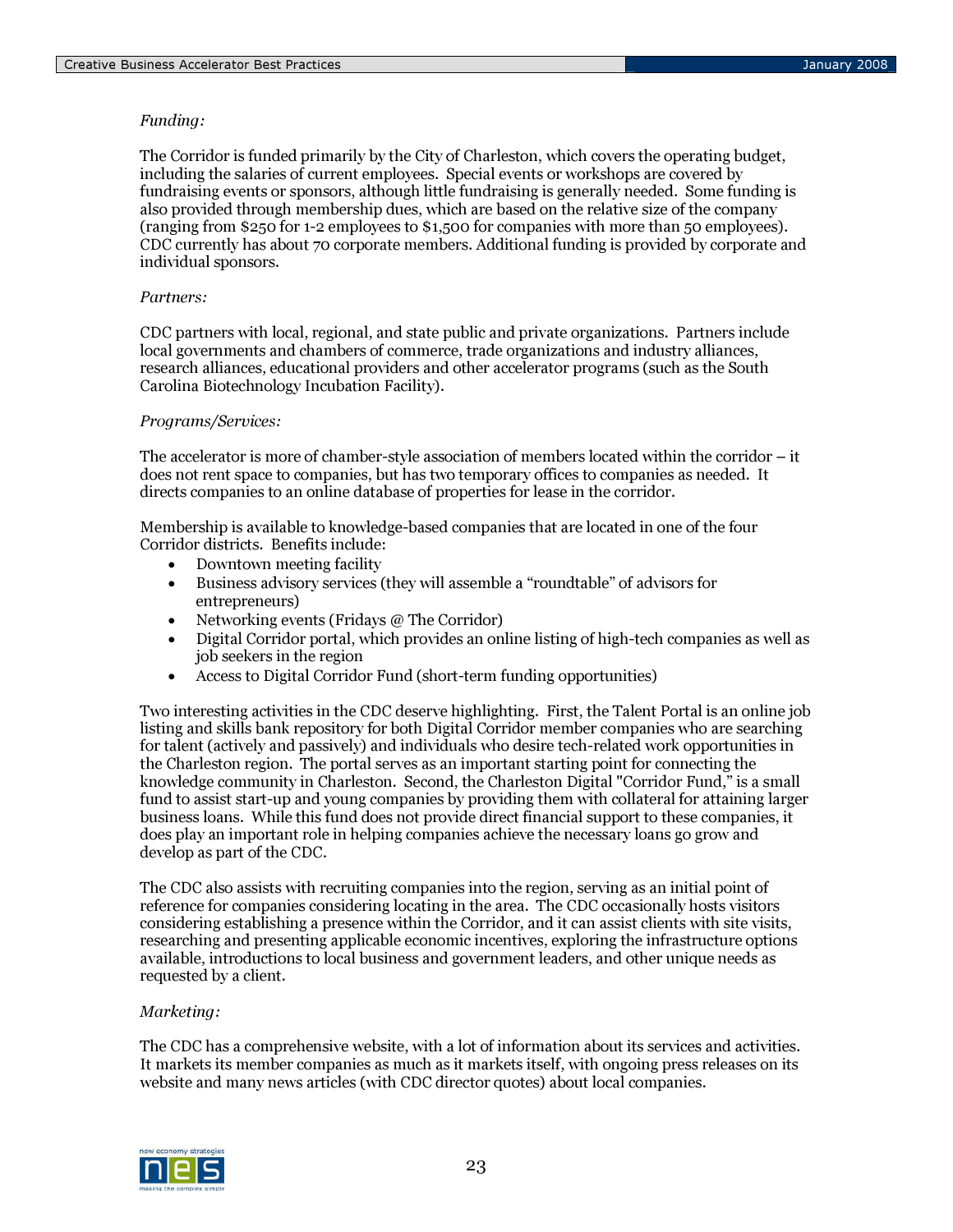### Governance:

The CDC is governed by the non-profit corporation Charleston Digital Corridor Foundation and its Board of Directors. The seven person Board includes five representatives from business (including four CEO's), one non-profit, and one representative from government (the Mayor of Charleston).

# Key Take-Aways

The Charleston Digital Corridor represents a unique effort to brand a district within a city as "digital" as well as provide critical mass and support infrastructure for knowledge workers and startups. The office of the Digital Corridor does not house companies, but rather serves as a waypoint for activities, such as networking, investor meetings, and counseling. This "virtualhybrid" format allows the CDC to operate with a low budget, but have a large footprint (four separate corridors in the city, 70 members, and numerous events). The economic development components of the CDC ensure that job-creation is kept as its primary goal.

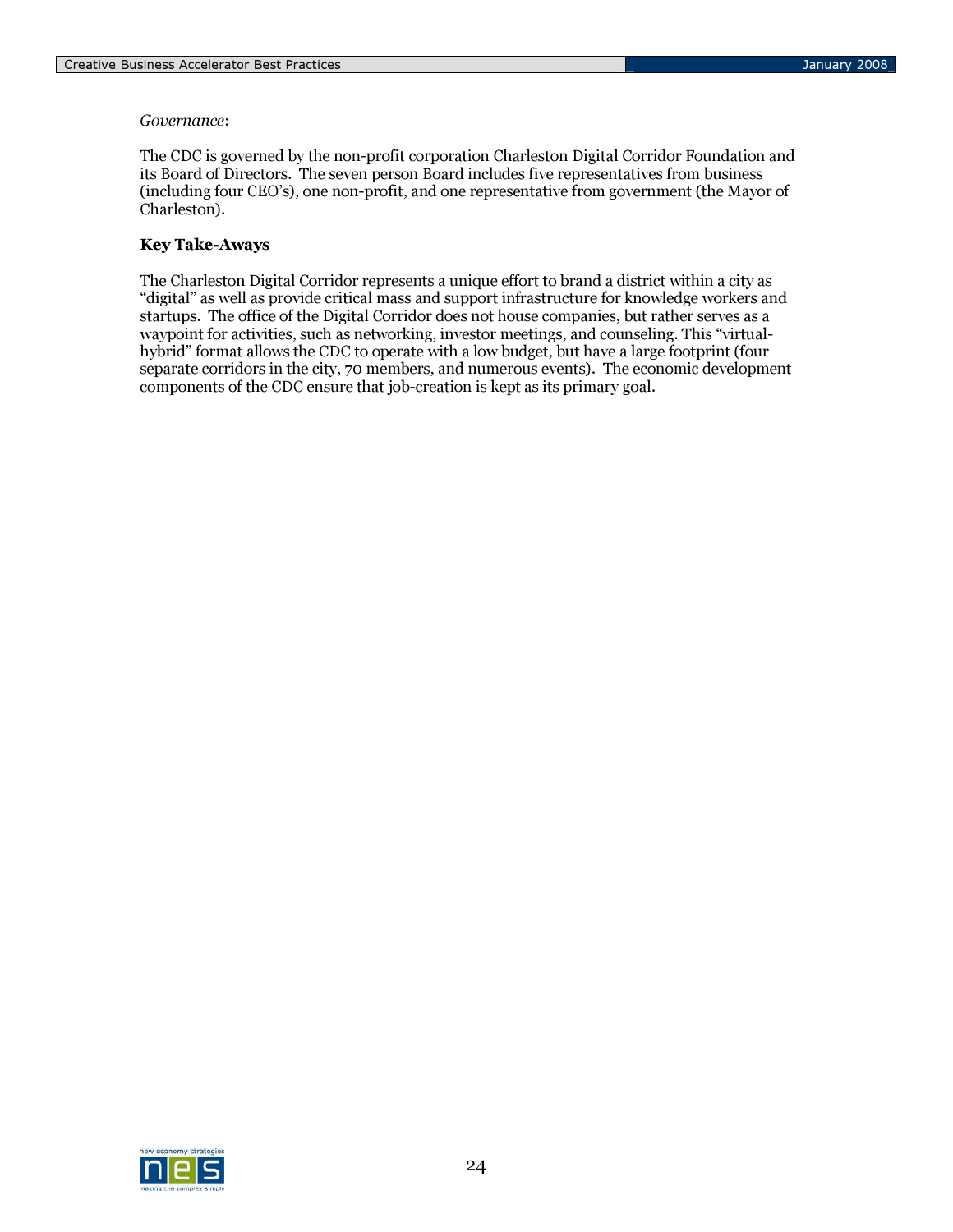# Case Study #7: Australia

## Switch Multimedia and Digital Arts Access Centre Sydney, Australia

# http://ice.org.au/switch/about-switch

# **Overview**

The Switch Multimedia and Digital Arts Access Centre focuses on promoting innovation and entrepreneurship in media arts, specifically in the areas of music and sound, video and screenbased art and web and graphic design. Switch also seeks to provide access for those who typically lack access to digital arts and new media technologies. It is managed by the Information and Cultural Exchange (ICE), a cultural, information technology and arts organization that works in the Greater Western Sydney region. The center was designed to aid ICE on its mission to build capacity, promote new enterprise, and facilitate intercultural dialogue.

The center does not house companies; rather, it provides a central place for learning, equipment sharing and awareness of arts, creativity, and culture.

### Foundation of the Accelerator

The center was founded in 2005 under the guidance of ICE. It received generous financial support from AMWU and Arts NSW. Switch has also been making plans to introduce the Switch Academy, a training school for digital and new media arts.

### Operational Model & Program Description

### Management:

Switch is managed by ICE in partnership with Parramatta City Council. There are fifteen people on the ICE and Switch team, with at least two full-time staff devoted to Switch (a Training & Facilities Coordinator, and a Consultant) and two additional program coordinators that organize the ICE training sessions and programs hosted at Switch.

### Funding:

Switch receives most of its funding support from Arts NSW (Department of Arts in New South Wales) and the AMWU (Australian Manufacturing Workers Union).

### Partners:

Switch works in partnership with Parramatta City Council and receives core support from Arts NSW (Department of Arts in New South Wales) and the AMWU (Australian Manufacturing Workers Union).

### Programs/Services:

- Use of on-site media-related equipment
- Training classes (primarily on specific topics such as website creation and communication management)
- Mentorship programs with local and/or well-known artists

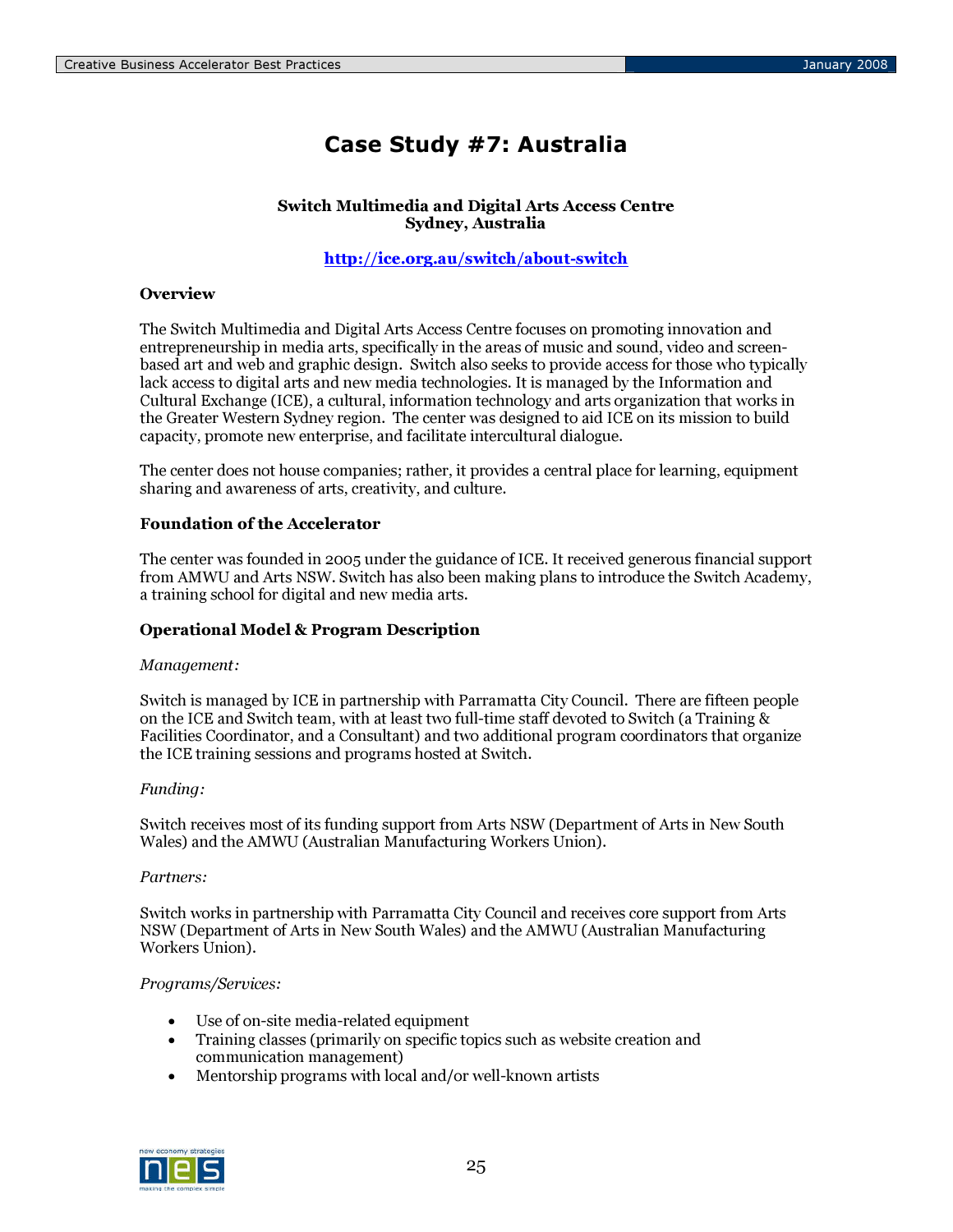Switch is especially focused on reaching out to youth and disadvantaged members of the community in its programs, which may be of interest to Detroit. A variety of programs are offered that reach out to members of the community that might not have otherwise participated in the creative economy. For example, the Originate Australian Indigenous and Pacific Communities program is an intensive, integrated professional development program that reaches out to the local indigenous population. Participants attend a series of skills, training and professional development workshops, followed by a structured mentorship arrangement that supports them to in future entrepreneurial endeavors. Another program, Island Beatz, is an eight week outreach program for aspiring young hip-hop artists with a Pacific Islander background.

### Marketing:

Switch is primarily marketed through ICE outreach programs, which bring members of the community to Switch for different training and mentoring programs. ICE also produces the frequent newsletters and online directories such as Artfiles, the Arts Directory for Western Sydney, which promotes Switch and gives an overview of various ICE programs that take place at Switch.

### Governance:

ICE has a ten person Managing committee, which includes representatives from local government, universities (in cultural or indigenous programming), and councils/business organizations.

# Key Take-Aways

The Switch Multimedia and Digital Arts Access Centre should be thought of as a "tech transfer" office of a university – in this case, Switch has a strong outreach purpose to bring new demographics and companies into the fold of the larger national initiative to boost the information and cultural economy. Designating certain projects as "Switch" projects gives added clarity as their purpose, formation, and potential in the marketplace. Switch acts as a virtual center to connect the research and funding initiatives of the Information and Cultural Exchange – essentially rebranding the existing government department in a way that makes it more attractive to a new demographic.